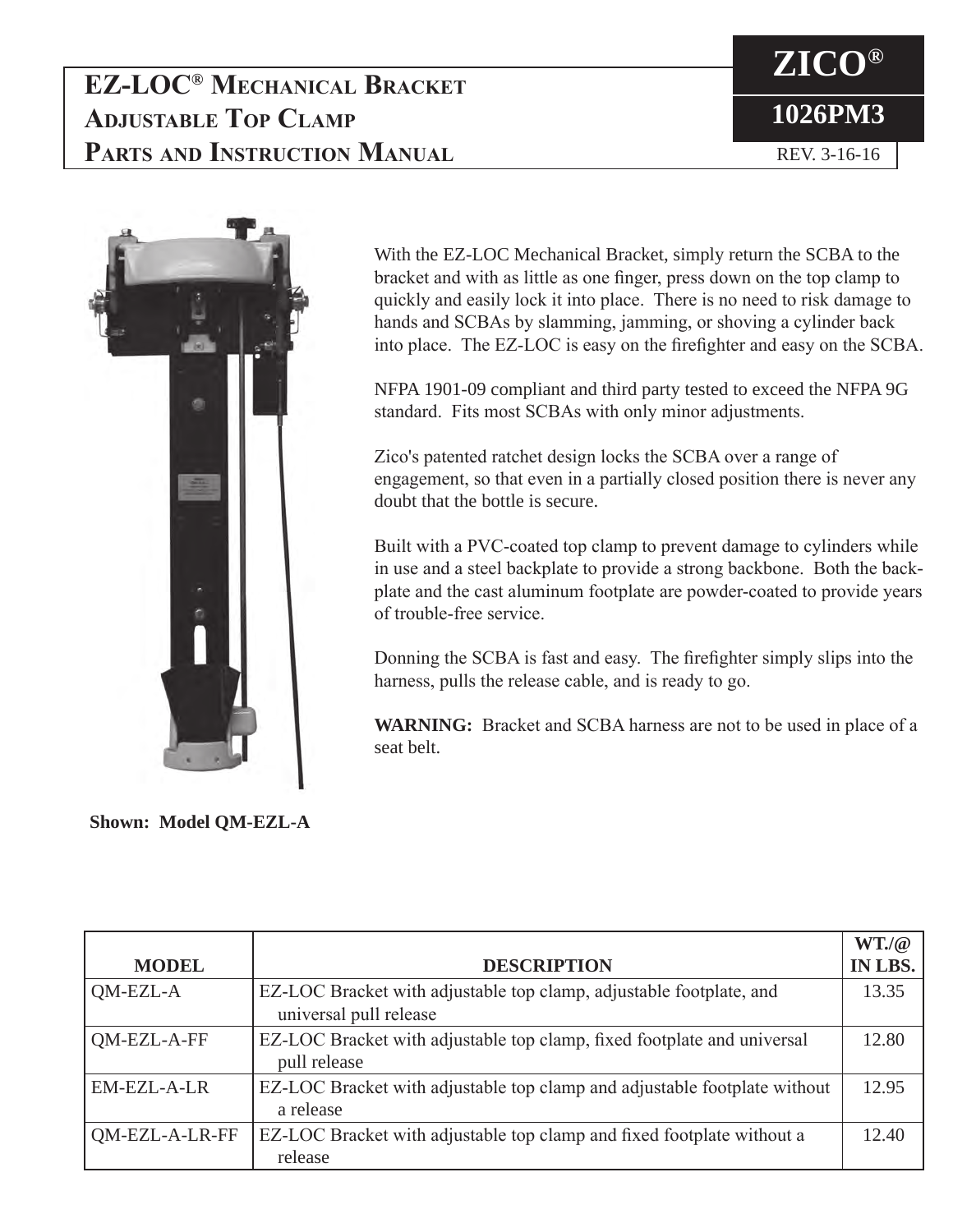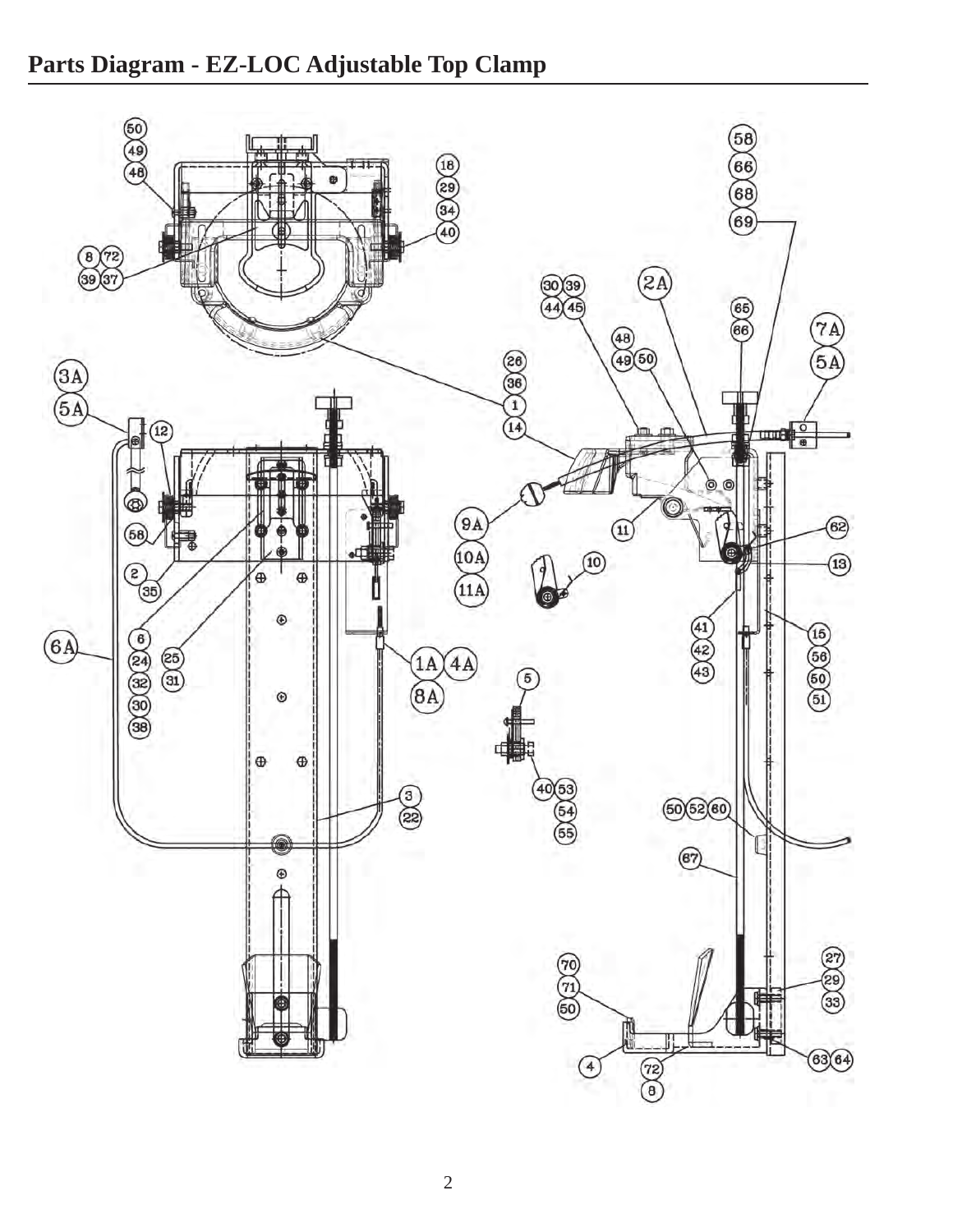# **Parts Breakdown - EZ-LOC Adjustable Top Clamp**

| 1026-005-101<br>EZ-LOC Clamp Base<br>1<br>1<br>$\mathfrak{2}$<br>1029-105-103<br><b>Upper Bracket</b><br>1<br>3<br>1045-320-105<br>Backplate<br>1<br>$\overline{4}$<br>1045-320-107<br>Footplate<br>1<br>5<br>1029-105-905<br>Serrated Latch Assembly<br>1<br>6<br>1045-320-111<br>Cyl. Locator/Bumper<br>1<br>8<br>1045-320-106<br>Footplate Guide<br>1<br>10<br>1029-105-109<br>$\mathbf{1}$<br>Latch Spring<br>11<br>1026-005-107<br>Counter Spring, Top Clamp, LH<br>1<br>12<br>1026-005-109<br>Counter Spring, Top Clamp, RH<br>1<br>1029-105-115<br>Solenoid Link<br>1<br>13<br>14<br>1026-005-103<br>EZ-LOC Clamp<br>1<br><b>EZ-LOC Release Bracket</b><br>15<br>1026-005-105<br>1<br>18<br>1045-320-131<br>Spacer, Top Clamp Pivot<br>2<br>22<br>Spacer, 3/8 Sched 80 Alum., .675 OD x<br>$\overline{c}$<br>1045-320-139<br>.423 ID x .550 LG.<br>24<br>1045-320-143<br>Backup Plate, Bumper<br>1<br>25<br>1045-320-183<br>Spacer/Locator, Bumper<br>1<br>1029-105-125<br><b>Striker Plate</b><br>26<br>1<br>27<br>1029-105-127<br><b>Footplate Mounting Block</b><br>1<br>29<br>Lockwasher, 5/16ø NOM., Split<br>9014-203100<br>4<br>30<br>9014-202500<br>5<br>Lockwasher, 1/4ø Split<br>Screw, 10-32 x 5/8" LG., FH 82°, SZP, PHIL<br>31<br>9010-162010<br>2<br>32<br>Screw, 1/4-20 x 1" RDHD Torx, Bumper Mount<br>9010-562516<br>1<br>Screw, 5/16-18 x 1" HH, GR 8<br>$\overline{c}$<br>33<br>9018-103116<br>Screw, 5/16-18 x 1-1/4 HH, GR. 5<br>$\overline{c}$<br>34<br>9015-103120<br>35<br>9010-462516<br>Screw, 1/4-20 x 1 FH, TORX<br>4<br>Screw, 6-32 x 1/2 Round Head, PHIL<br>$\overline{2}$<br>36<br>9010-241308<br>37<br>9015-172500<br>Nut, 1/4-20, Self Lock, GR5<br>1 | <b>ITEM</b><br>NO. | PART NO. | <b>DESCRIPTION</b> | QTY. |
|------------------------------------------------------------------------------------------------------------------------------------------------------------------------------------------------------------------------------------------------------------------------------------------------------------------------------------------------------------------------------------------------------------------------------------------------------------------------------------------------------------------------------------------------------------------------------------------------------------------------------------------------------------------------------------------------------------------------------------------------------------------------------------------------------------------------------------------------------------------------------------------------------------------------------------------------------------------------------------------------------------------------------------------------------------------------------------------------------------------------------------------------------------------------------------------------------------------------------------------------------------------------------------------------------------------------------------------------------------------------------------------------------------------------------------------------------------------------------------------------------------------------------------------------------------------------------------------------------------------------------------------------------------------------------------------------|--------------------|----------|--------------------|------|
|                                                                                                                                                                                                                                                                                                                                                                                                                                                                                                                                                                                                                                                                                                                                                                                                                                                                                                                                                                                                                                                                                                                                                                                                                                                                                                                                                                                                                                                                                                                                                                                                                                                                                                |                    |          |                    |      |
|                                                                                                                                                                                                                                                                                                                                                                                                                                                                                                                                                                                                                                                                                                                                                                                                                                                                                                                                                                                                                                                                                                                                                                                                                                                                                                                                                                                                                                                                                                                                                                                                                                                                                                |                    |          |                    |      |
|                                                                                                                                                                                                                                                                                                                                                                                                                                                                                                                                                                                                                                                                                                                                                                                                                                                                                                                                                                                                                                                                                                                                                                                                                                                                                                                                                                                                                                                                                                                                                                                                                                                                                                |                    |          |                    |      |
|                                                                                                                                                                                                                                                                                                                                                                                                                                                                                                                                                                                                                                                                                                                                                                                                                                                                                                                                                                                                                                                                                                                                                                                                                                                                                                                                                                                                                                                                                                                                                                                                                                                                                                |                    |          |                    |      |
|                                                                                                                                                                                                                                                                                                                                                                                                                                                                                                                                                                                                                                                                                                                                                                                                                                                                                                                                                                                                                                                                                                                                                                                                                                                                                                                                                                                                                                                                                                                                                                                                                                                                                                |                    |          |                    |      |
|                                                                                                                                                                                                                                                                                                                                                                                                                                                                                                                                                                                                                                                                                                                                                                                                                                                                                                                                                                                                                                                                                                                                                                                                                                                                                                                                                                                                                                                                                                                                                                                                                                                                                                |                    |          |                    |      |
|                                                                                                                                                                                                                                                                                                                                                                                                                                                                                                                                                                                                                                                                                                                                                                                                                                                                                                                                                                                                                                                                                                                                                                                                                                                                                                                                                                                                                                                                                                                                                                                                                                                                                                |                    |          |                    |      |
|                                                                                                                                                                                                                                                                                                                                                                                                                                                                                                                                                                                                                                                                                                                                                                                                                                                                                                                                                                                                                                                                                                                                                                                                                                                                                                                                                                                                                                                                                                                                                                                                                                                                                                |                    |          |                    |      |
|                                                                                                                                                                                                                                                                                                                                                                                                                                                                                                                                                                                                                                                                                                                                                                                                                                                                                                                                                                                                                                                                                                                                                                                                                                                                                                                                                                                                                                                                                                                                                                                                                                                                                                |                    |          |                    |      |
|                                                                                                                                                                                                                                                                                                                                                                                                                                                                                                                                                                                                                                                                                                                                                                                                                                                                                                                                                                                                                                                                                                                                                                                                                                                                                                                                                                                                                                                                                                                                                                                                                                                                                                |                    |          |                    |      |
|                                                                                                                                                                                                                                                                                                                                                                                                                                                                                                                                                                                                                                                                                                                                                                                                                                                                                                                                                                                                                                                                                                                                                                                                                                                                                                                                                                                                                                                                                                                                                                                                                                                                                                |                    |          |                    |      |
|                                                                                                                                                                                                                                                                                                                                                                                                                                                                                                                                                                                                                                                                                                                                                                                                                                                                                                                                                                                                                                                                                                                                                                                                                                                                                                                                                                                                                                                                                                                                                                                                                                                                                                |                    |          |                    |      |
|                                                                                                                                                                                                                                                                                                                                                                                                                                                                                                                                                                                                                                                                                                                                                                                                                                                                                                                                                                                                                                                                                                                                                                                                                                                                                                                                                                                                                                                                                                                                                                                                                                                                                                |                    |          |                    |      |
|                                                                                                                                                                                                                                                                                                                                                                                                                                                                                                                                                                                                                                                                                                                                                                                                                                                                                                                                                                                                                                                                                                                                                                                                                                                                                                                                                                                                                                                                                                                                                                                                                                                                                                |                    |          |                    |      |
|                                                                                                                                                                                                                                                                                                                                                                                                                                                                                                                                                                                                                                                                                                                                                                                                                                                                                                                                                                                                                                                                                                                                                                                                                                                                                                                                                                                                                                                                                                                                                                                                                                                                                                |                    |          |                    |      |
|                                                                                                                                                                                                                                                                                                                                                                                                                                                                                                                                                                                                                                                                                                                                                                                                                                                                                                                                                                                                                                                                                                                                                                                                                                                                                                                                                                                                                                                                                                                                                                                                                                                                                                |                    |          |                    |      |
|                                                                                                                                                                                                                                                                                                                                                                                                                                                                                                                                                                                                                                                                                                                                                                                                                                                                                                                                                                                                                                                                                                                                                                                                                                                                                                                                                                                                                                                                                                                                                                                                                                                                                                |                    |          |                    |      |
|                                                                                                                                                                                                                                                                                                                                                                                                                                                                                                                                                                                                                                                                                                                                                                                                                                                                                                                                                                                                                                                                                                                                                                                                                                                                                                                                                                                                                                                                                                                                                                                                                                                                                                |                    |          |                    |      |
|                                                                                                                                                                                                                                                                                                                                                                                                                                                                                                                                                                                                                                                                                                                                                                                                                                                                                                                                                                                                                                                                                                                                                                                                                                                                                                                                                                                                                                                                                                                                                                                                                                                                                                |                    |          |                    |      |
|                                                                                                                                                                                                                                                                                                                                                                                                                                                                                                                                                                                                                                                                                                                                                                                                                                                                                                                                                                                                                                                                                                                                                                                                                                                                                                                                                                                                                                                                                                                                                                                                                                                                                                |                    |          |                    |      |
|                                                                                                                                                                                                                                                                                                                                                                                                                                                                                                                                                                                                                                                                                                                                                                                                                                                                                                                                                                                                                                                                                                                                                                                                                                                                                                                                                                                                                                                                                                                                                                                                                                                                                                |                    |          |                    |      |
|                                                                                                                                                                                                                                                                                                                                                                                                                                                                                                                                                                                                                                                                                                                                                                                                                                                                                                                                                                                                                                                                                                                                                                                                                                                                                                                                                                                                                                                                                                                                                                                                                                                                                                |                    |          |                    |      |
|                                                                                                                                                                                                                                                                                                                                                                                                                                                                                                                                                                                                                                                                                                                                                                                                                                                                                                                                                                                                                                                                                                                                                                                                                                                                                                                                                                                                                                                                                                                                                                                                                                                                                                |                    |          |                    |      |
|                                                                                                                                                                                                                                                                                                                                                                                                                                                                                                                                                                                                                                                                                                                                                                                                                                                                                                                                                                                                                                                                                                                                                                                                                                                                                                                                                                                                                                                                                                                                                                                                                                                                                                |                    |          |                    |      |
|                                                                                                                                                                                                                                                                                                                                                                                                                                                                                                                                                                                                                                                                                                                                                                                                                                                                                                                                                                                                                                                                                                                                                                                                                                                                                                                                                                                                                                                                                                                                                                                                                                                                                                |                    |          |                    |      |
|                                                                                                                                                                                                                                                                                                                                                                                                                                                                                                                                                                                                                                                                                                                                                                                                                                                                                                                                                                                                                                                                                                                                                                                                                                                                                                                                                                                                                                                                                                                                                                                                                                                                                                |                    |          |                    |      |
|                                                                                                                                                                                                                                                                                                                                                                                                                                                                                                                                                                                                                                                                                                                                                                                                                                                                                                                                                                                                                                                                                                                                                                                                                                                                                                                                                                                                                                                                                                                                                                                                                                                                                                |                    |          |                    |      |
|                                                                                                                                                                                                                                                                                                                                                                                                                                                                                                                                                                                                                                                                                                                                                                                                                                                                                                                                                                                                                                                                                                                                                                                                                                                                                                                                                                                                                                                                                                                                                                                                                                                                                                |                    |          |                    |      |

| <b>ITEM</b><br>NO. | PART NO.     | <b>DESCRIPTION</b>                                  | QTY.           |
|--------------------|--------------|-----------------------------------------------------|----------------|
| 39                 | 9014-182500  | Washer, 1/4ø, GR8, .1/16 THK., SAE                  | 6              |
| 40                 | 9014-163100  | Bar Washer, 5/16 NOM. x 1-1/4 x 1/16 SZP            | 3              |
| 41                 | 1045-320-161 | <b>Strap Fork</b>                                   | $\mathbf{1}$   |
| 42                 | 9160-201206  | 1/8 x 3/8 S/S FH Rivet (MCC#97387A175)              | $\mathbf{1}$   |
| 43                 | 9112-401200  | 1/8 Cap Nut (MCC#94802A100)                         | 1              |
| 44                 | 9012-102500  | Nut, 1/4-20                                         | 4              |
| 45                 | 9010-162518  | $1/4 - 20 \times 1 - 1/8$ " Phillips, FH            | 4              |
| 48                 | 1045-320-171 | Spacer, Top Clamp Stop                              | 2              |
| 49                 | 9010-222014  | Screw, 10-32 x 7/8" LG., PH, SZP, PHIL              | $\overline{c}$ |
| 50                 | 9013-252000  | Nut, 10-32, Hex, Self Loc                           | 6              |
| 52                 | 9010-222010  | Screw, 10-32 x 5/8" LG., PH, SZP, PHIL              | 1              |
| 53                 | 1029-105-137 | Sleeve, Serrated Latch                              | $\mathbf{1}$   |
| 54                 | 9018-103124  | Screw, 5/16-18 x 1-1/2" HH, GR 8                    | 1              |
| 55                 | 9018-173100  | Nut, 5/16-18, Hex, Self Loc, GR8                    | 1              |
| 56                 | 9010-332012  | Screw, 10-32 x 3/4" LG., SKT. HD., SZP,<br>Capscrew | $\overline{c}$ |
| 58                 | 3097-105-130 | Washer, Plastic, 1/2 ID x 3/4 OD x .062             | 3              |
| 60                 | 1090-000-150 | Rubber Bumper (ACSR)                                | $\mathbf{1}$   |
| 62                 | 9040-101206  | Spring Pin, 1/8 x 3/8 ZPS                           | 1              |
| 63                 | 1045-320-197 | Sleeve, Spacer, Footplate                           | $\overline{c}$ |
| 64                 | 1045-320-199 | Spacer, Footplate                                   | $\overline{c}$ |
| 65                 | 1045-320-175 | Knob, Footplate Adjustment                          | $\mathbf{1}$   |
| 66                 | 9015-113100  | Nut, 5/16-18 Hex                                    | 3              |
| 67                 | 1045-320-113 | Adjustment Rod                                      | 1              |
| 68                 | 1045-320-137 | Spacer                                              | $\mathbf{1}$   |
| 69                 | 9114-113100  | Flatwasher, Plain, 5/16ø, SS                        | 2              |
| 70                 | 1027-110-109 | <b>MSA</b> Extension                                | 1              |
| 71                 | 9010-352012  | Screw, 10-32 x 3/4 BH Allen                         | 2              |
| 72                 | 9010-562520  | 1/4-20 x 1-1/4" Pan Hd Torx Mach. Screw, ZPS        | $\mathbf{1}$   |

#### UNIVERSAL PULL RELEASE

| <b>ITEM</b><br>NO. | PART NO.     | <b>DESCRIPTION</b>                        | OTY. |
|--------------------|--------------|-------------------------------------------|------|
| 1 A                | 1026-200-101 | Release Cable Assembly (54-1/4")          | 1    |
| 2A                 | 1027-105-131 | Yellow Tubing 10"                         | 1    |
| 3A                 | 1010-175-131 | <b>Barbed Fitting</b>                     | 1    |
| 4A                 | 1026-200-103 | Lee Spring                                | 1    |
| 5A                 | 1027-105-125 | Pull Release Brkt., Release End           | 1    |
| 6A                 | 1027-105-129 | Conduit With Crimped Fitting              | 1    |
| 7A                 | 9025-172006  | Screw, 10-32 Hex Wsh HD, Thread FRMG, ZPS | 2    |
| 8A                 | 1027-105-137 | Push Nut (For 6MM Rod)                    | 1    |
| <b>9A</b>          | 1045-320-169 | Pull Release Knob                         | 1    |
| 10A                | 1045-320-185 | Stop Sleeve                               | 1    |
| 11A                | 9010-391603  | Setscrew, $\#8-32 \times 3/16$ Flat Point | 1    |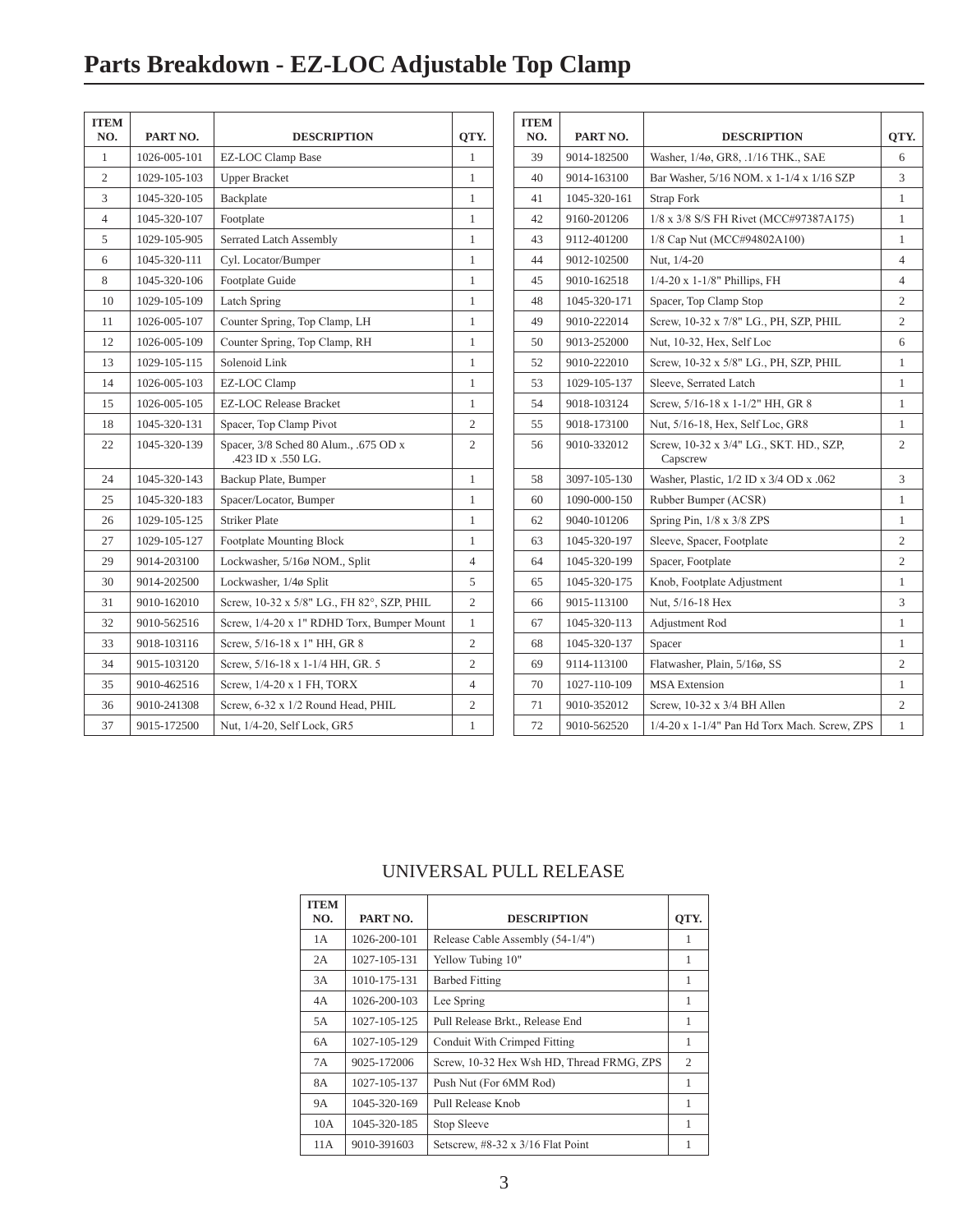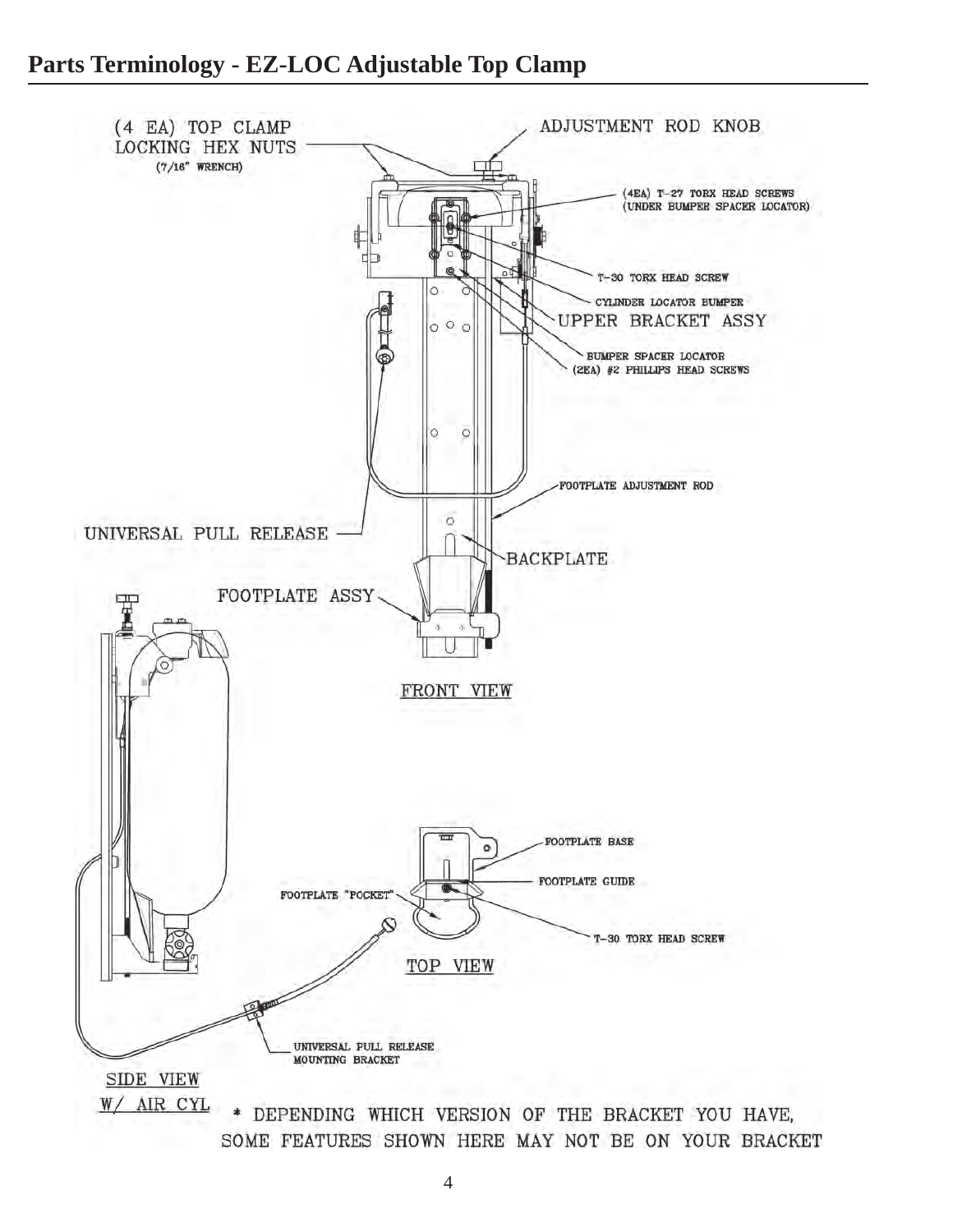#### **Set-Up Instructions - EZ-LOC Adjustable Top Clamp**

- 1. Loosen the T-30 torx head screw holding the Footplate Guide to the Footplate just enough so that the Footplate Guide can slide back and forth in the Footplate. If you are using an MSA cylinder, the MSA footplate extension may need to be installed (see page 18).
- 2. Place the bottom of your SCBA air cylinder valve in the Footplate Assembly. While keeping the air cylinder valve assembly as far forward as it will go in the Footplate "pocket", slide the Footplate Guide so there is approximately 3/8" clearance between the Footplate Guide and the bottom of the air cylinder valve (*see Figure 1, below*).



Figure 1

3. Remove the SCBA Air Cylinder from the Footplate and re-tighten the T-30 torx head screw holding the Footplate Guide.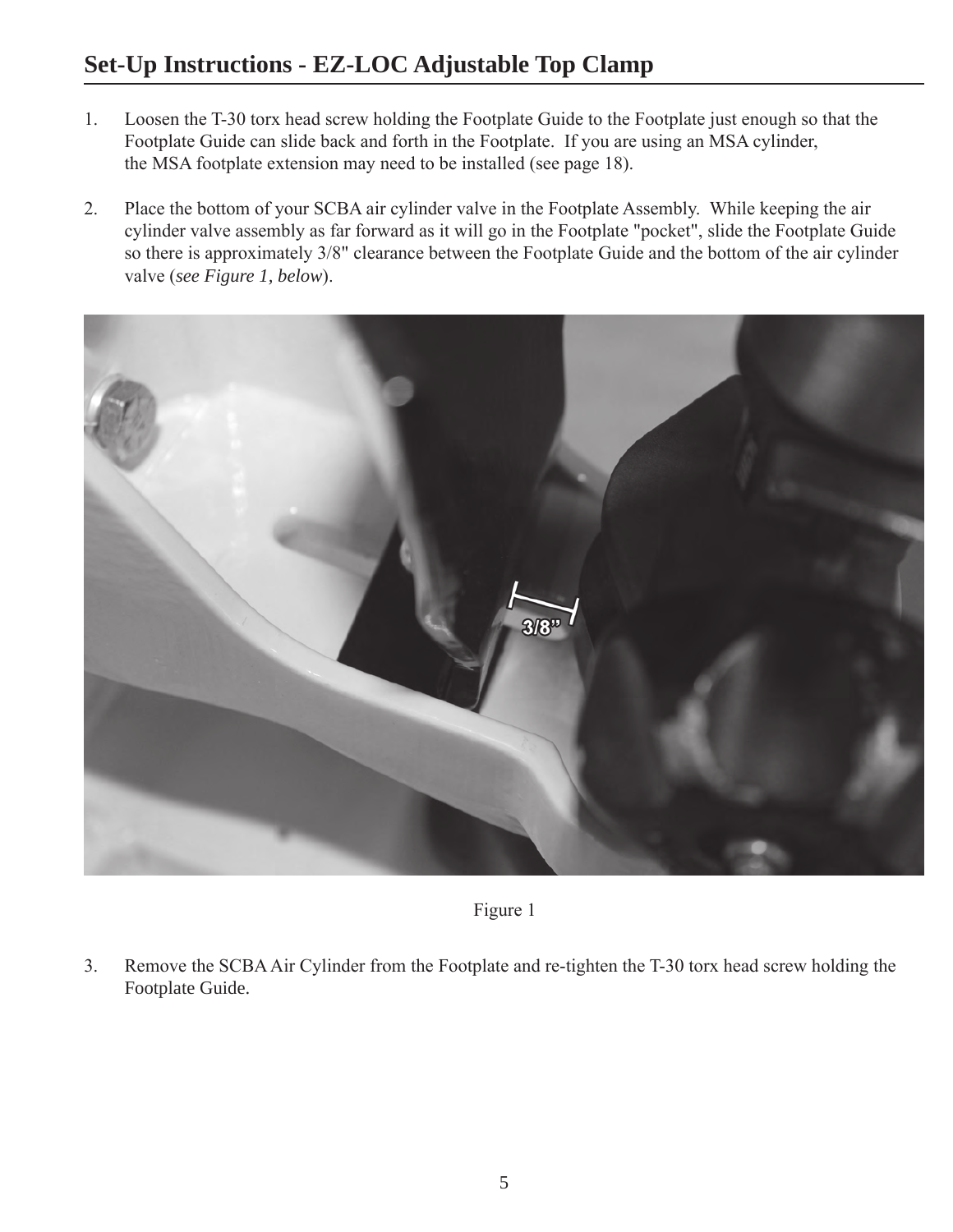4. Based on your desired Air Cylinder size, determine which hole pattern in the EZ-LOC clamp that will best accommodate your Air Cylinder using the recommendation chart below.



| Air Cylinder Type        | Recommended Hole Pattern |  |  |
|--------------------------|--------------------------|--|--|
| 5-1/4" - 5-3/4" Diameter | A & B                    |  |  |
| 45 min.                  |                          |  |  |
| 30 min. Low Pressure     |                          |  |  |
| <b>MSA Low Pressure</b>  | B & C                    |  |  |
| 6.25" Diameter           |                          |  |  |
| 7-1/8" Diameter          |                          |  |  |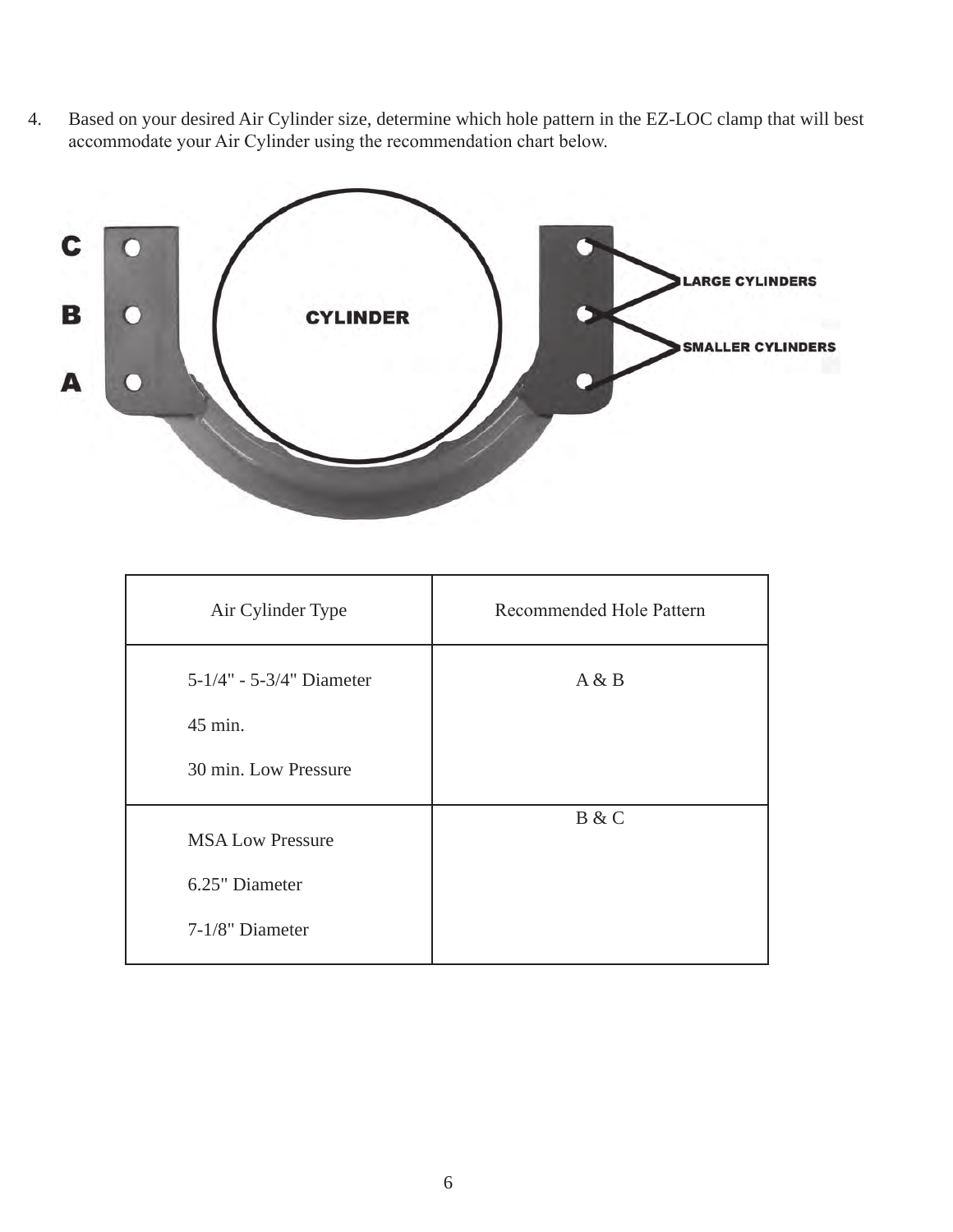5. Mount the EZ-LOC Clamp into the EZ-LOC Clamp Base using the (4) 1/4-20 x 1-1/4 flathead screws, (4) 1/4" flatwashers, (4) 1/4" lockwashers and (4) nuts provided, then finger tighten (see Figure 2, below). Extend the EZ-LOC Clamp outwards as far as possible (see Figure 3, below).



Figure 2





5. Determine the most accommodating position for your Upper Bracket Assembly using the information from the chart on pages 8-10 and the diagram on page 11. If your EZ-LOC was not pre-set for your specific SCBA prior to shipping, it will come standard in the "B" position. If your SCBA is currently in the correct position, skip to step 11.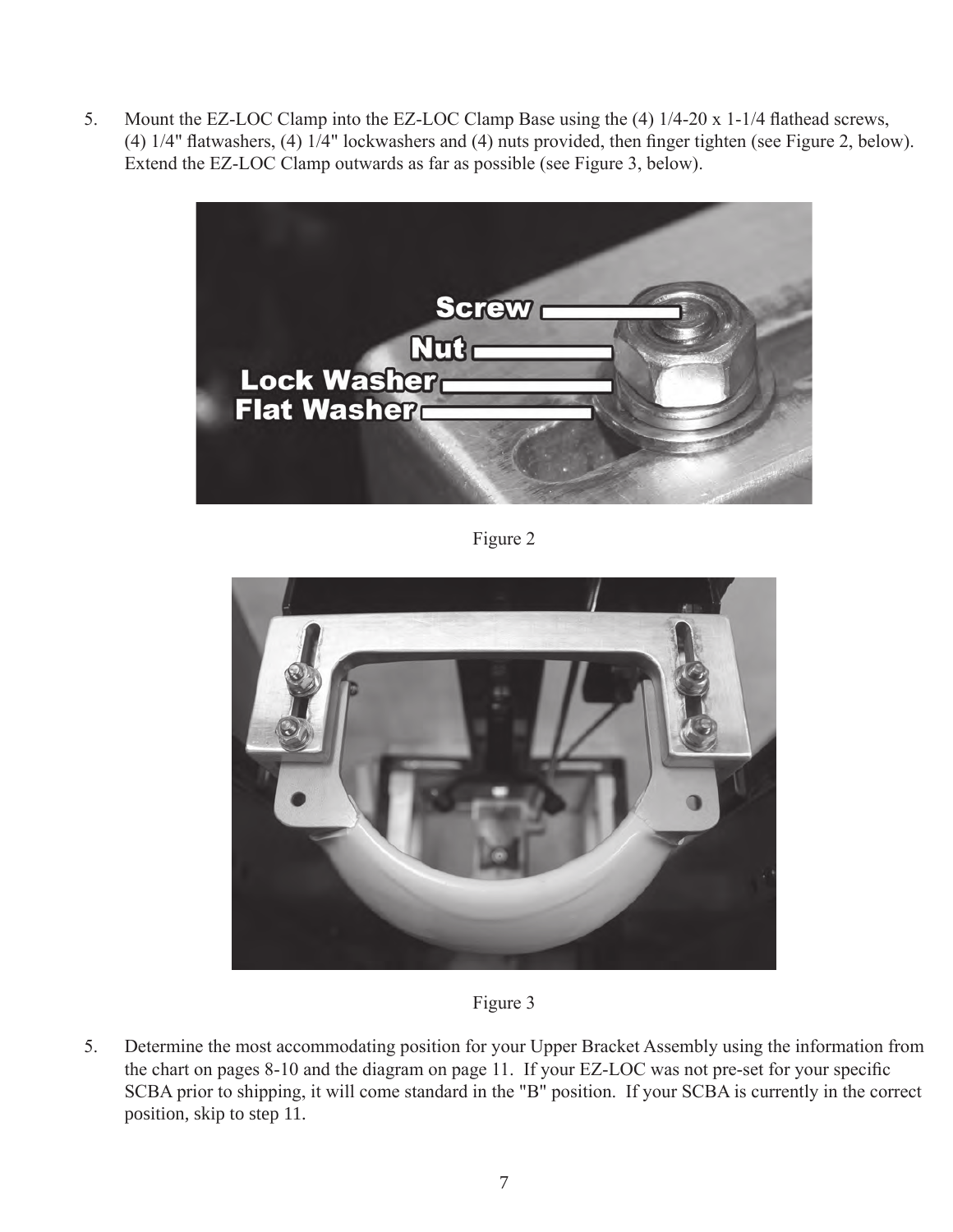### **SCBA Reference Chart**

|                                         |                    | <b>Upper</b><br><b>Bracket</b> | <b>Bumper</b>   | <b>Bumper</b>   |
|-----------------------------------------|--------------------|--------------------------------|-----------------|-----------------|
| <b>SCBA Brand, Model</b>                | <b>AirCyl Type</b> | Location                       | <b>Location</b> | <b>Position</b> |
| Draeger Air Boss Evolution Plus PSS 100 | 30 Min 2216 PSI    | A/B                            | 1               | S               |
| Draeger Air Boss Evolution Plus PSS 100 | 30 Min 2216 PSI    | A                              | 1               | S               |
|                                         | Alum Flat Top*     |                                |                 |                 |
| Draeger Air Boss Evolution Plus PSS 100 | 30 Min 4500 PSI    | A/B                            | $\overline{2}$  | L               |
| Draeger Air Boss Evolution Plus PSS 100 | 45 Min 4500 PSI    | A/B                            | $\overline{2}$  | S               |
| Draeger Air Boss Evolution Plus PSS 100 | 60 Min 4500 PSI    | A                              | $\overline{2}$  | S               |
| Draeger Air Boss Evolution              | 30 Min 2216 PSI    | A/B                            | $\mathbf{1}$    | S               |
| Draeger Air Boss Evolution              | 30 Min 2216 PSI    | A                              | 1               | S               |
|                                         | Alum Flat Top*     |                                |                 |                 |
| Draeger Air Boss Evolution              | 30 Min 4500 PSI    | A/B                            | $\overline{2}$  | L               |
| Draeger Air Boss Evolution              | 45 Min 4500 PSI    | A/B                            | $\overline{2}$  | S               |
| Draeger Air Boss Evolution              | 60 Min 4500 PSI    | A                              | $\overline{2}$  | S               |
| Draeger PSS 7000                        | 30 Min 2216 PSI    | A/B                            | $\mathbf{1}$    | S               |
| Draeger PSS 7000                        | 30 Min 2216 PSI    | A                              | 1               | S               |
|                                         | Alum Flat Top*     |                                |                 |                 |
| Draeger PSS 7000                        | 30 Min 4500 PSI    | A/B                            | $\mathfrak{2}$  | L               |
| Draeger PSS 7000                        | 45 Min 4500 PSI    | A/B                            | $\overline{2}$  | S               |
| Draeger PSS 7000                        | 60 Min 4500 PSI    | A                              | $\overline{2}$  | S               |
| Global Safety Pioneer                   | 30 Min 4500 PSI    | A/B                            | $\overline{2}$  | L               |
| Global Safety Pioneer                   | 45 Min 4500 PSI    | A/B                            | $\mathfrak{2}$  | S               |
| Global Safety Pioneer                   | 60 Min 4500 PSI    | A                              | $\mathbf{1}$    | S               |
| Interspiro Spiromatic S4                | 30 Min 4500 PSI    | A/B                            | $\mathfrak{2}$  | L               |
| Interspiro Spiromatic S4                | 45 Min 4500 PSI    | A                              | $\overline{2}$  | L               |
| Interspiro Spiromatic S4                | 60 Min 4500 PSI    | A                              | $\overline{2}$  | S               |
| <b>ISI Viking DXL</b>                   | 30 Min 4500 PSI    | A                              | 3               | L               |
| <b>ISI Viking DXL</b>                   | 45 Min 4500 PSI    | B                              | $\mathfrak{2}$  | S               |
| <b>ISI Viking DXL</b>                   | 60 Min 4500 PSI    | A                              | $\overline{2}$  | S               |
| Avon-ISI Viking Z-7                     | 30 Min 2216 PSI    | B                              | $\overline{2}$  | S               |
| Avon-ISI Viking Z-7                     | 30 Min 4500 PSI    | B                              | $\overline{2}$  | L               |
| Avon-ISI Viking Z-7                     | 45 Min 4500 PSI    | A/B                            | $\overline{2}$  | L               |
| Avon-ISI Viking Z-7                     | 60 Min 4500 PSI    | A                              | $\overline{2}$  | S               |
| <b>MSA Firehawk</b>                     | 30 Min 2216 PSI    | A/B                            | $\overline{2}$  | S               |
| <b>MSA Firehawk</b>                     | 30 Min 2216 PSI    | A                              | 1               | S               |
|                                         | Alum Flat Top*     |                                |                 |                 |
| <b>MSA Firehawk</b>                     | 30 Min 3000 PSI    | A/B                            | 2               | S               |
| <b>MSA Firehawk</b>                     | 30 Min 4500 PSI    | A/B                            | $\sqrt{2}$      | L               |
| <b>MSA Firehawk</b>                     | 45 Min 4500 PSI    | A/B                            | $\mathbf{2}$    | ${\bf S}$       |
| <b>MSA Firehawk</b>                     | 45 Min 4500 PSI    | A/B                            | $\overline{2}$  | S               |
|                                         | Low Profile        |                                |                 |                 |
| <b>MSA Firehawk</b>                     | 60 Min 4500 PSI    | A                              | $\mathbf{2}$    | S               |

\* Flat top cylinders require an additional Modified Locator Bumper, Model 1045-320-114 (see page 22).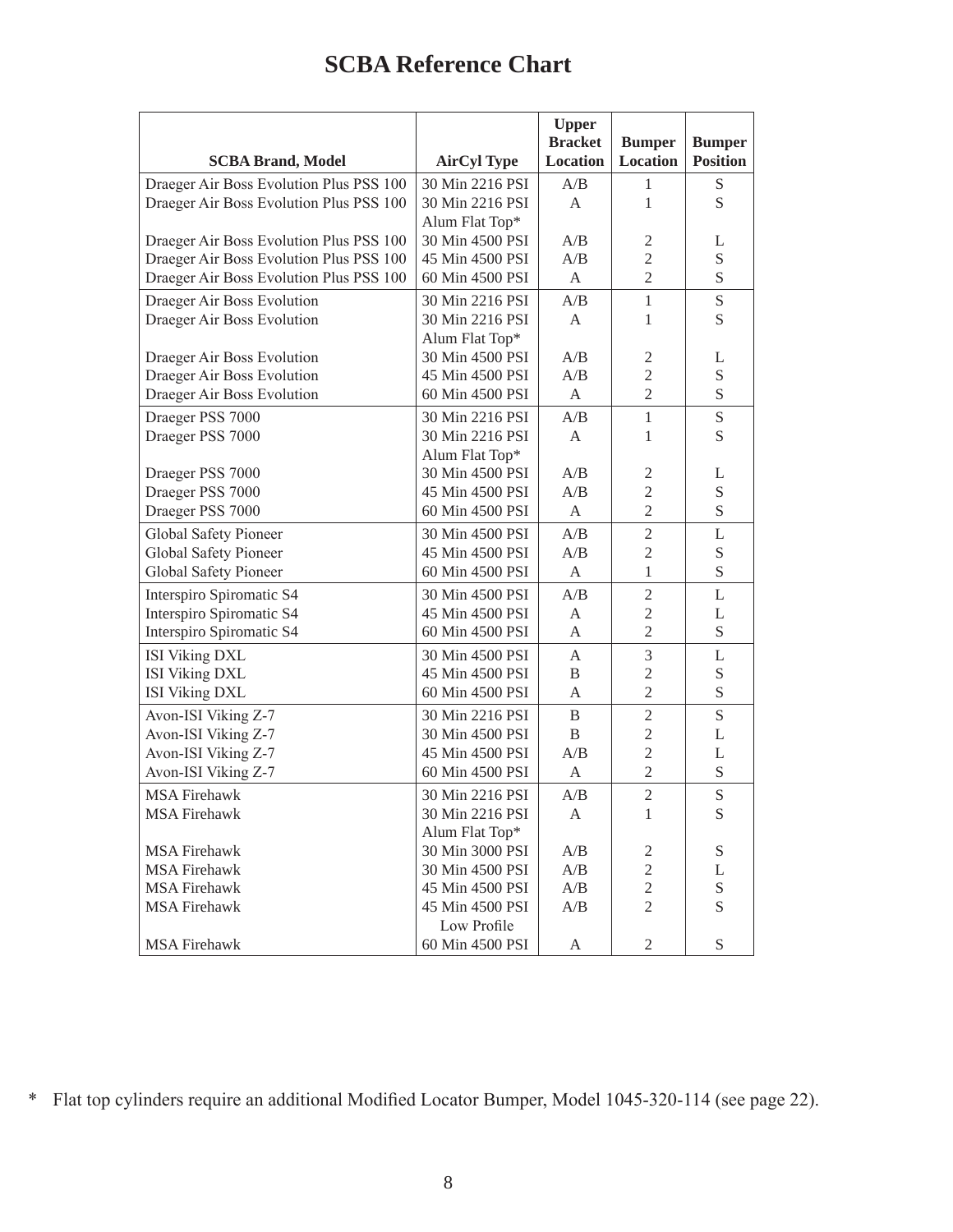### **SCBA Reference Chart**

|                          |                    | <b>Upper</b><br><b>Bracket</b> | <b>Bumper</b>               | <b>Bumper</b>              |
|--------------------------|--------------------|--------------------------------|-----------------------------|----------------------------|
| <b>SCBA Brand, Model</b> | <b>AirCyl Type</b> | Location                       | <b>Location</b>             | <b>Position</b>            |
| <b>MSA Firehawk M-7</b>  | 30 Min 2216 PSI    | A/B                            | 2                           | ${\mathcal S}$             |
| <b>MSA Firehawk M-7</b>  | 30 Min 2216 PSI    | A                              | $\mathbf{1}$                | S                          |
|                          | Alum Flat Top*     |                                |                             |                            |
| <b>MSA Firehawk M-7</b>  | 30 Min 3000 PSI    | A/B                            | $\overline{2}$              | S                          |
| <b>MSA Firehawk M-7</b>  | 30 Min 4500 PSI    | A/B                            | $\overline{2}$              | L                          |
| <b>MSA Firehawk M-7</b>  | 45 Min 4500 PSI    | A/B                            | $\overline{2}$              | S                          |
| <b>MSA Firehawk M-7</b>  | 45 Min 4500 PSI    | A/B                            | $\overline{2}$              | S                          |
|                          | Low Profile        |                                |                             |                            |
| MSA Firehawk M-7         | 60 Min 4500 PSI    | A                              | $\mathfrak{2}$              | S                          |
| <b>MSA</b> Stealth       | 30 Min 2216 PSI    | A/B                            | $\overline{2}$              | S                          |
| <b>MSA</b> Stealth       | 30 Min 2216 PSI    | A                              | 1                           | S                          |
|                          | Alum Flat Top*     |                                |                             |                            |
| <b>MSA</b> Stealth       | 30 Min 3000 PSI    | A/B                            | $\sqrt{2}$                  | S                          |
| <b>MSA</b> Stealth       | 30 Min 4500 PSI    | A/B                            | 3                           | L                          |
| <b>MSA</b> Stealth       | 45 Min 4500 PSI    | A/B                            | $\overline{c}$              | S                          |
| <b>MSA</b> Stealth       | 60 Min 4500 PSI    | A                              | $\overline{2}$              | S                          |
| Scott AP-50              | 30 Min 2216 PSI    | A                              | $\overline{2}$              | S                          |
| Scott AP-50              | 30 Min 2216 PSI    | A                              | $\mathbf{1}$                | S                          |
|                          | Alum Flat Top*     |                                |                             |                            |
| Scott AP-50              | 30 Min 4500 PSI    | A/B                            | 3                           | L                          |
| Scott AP-50              | 45 Min 4500 PSI    | $\mathbf{A}$                   | 3                           | S                          |
|                          | Low Profile        |                                |                             |                            |
| Scott AP-50              | 45 Min 4500 PSI    | A/B                            | 3                           | $\mathbf S$                |
| Scott AP-50              | 45 Min 5500 PSI    | A/B                            | 3                           | S                          |
|                          | w/o Prot Cover     |                                |                             |                            |
| Scott AP-50              | 45 Min 5500 PSI    | A                              | $\mathfrak{2}$              | L                          |
|                          | w/Prot Cover       |                                |                             |                            |
| Scott AP-50              | 60 Min 4500 PSI    | A                              | $\mathfrak{2}$              | $\mathbf S$                |
| Scott AP-50              | 75 Min 5500 PSI    | A                              | $\overline{2}$              | S                          |
| Scott AP-75              | 30 Min 2216 PSI    | A                              | $\sqrt{2}$                  | S                          |
| Scott AP-75              | 30 Min 2216 PSI    | A                              | 1                           | S                          |
|                          | Alum Flat Top*     |                                |                             |                            |
| Scott AP-75              | 30 Min 4500 PSI    | A/B                            | 3                           | L                          |
| Scott AP-75              | 30 Min 5500 PSI+   | A/B                            | 3                           | L                          |
| Scott AP-75              | 45 Min 4500 PSI    | A/B                            | $\ensuremath{\mathfrak{Z}}$ | S                          |
| Scott AP-75              | 45 Min 4500 PSI    | A                              | 3                           | S                          |
|                          | Low Profile        |                                |                             |                            |
| Scott AP-75              | 45 Min 5500 PSI    | A/B                            | 3                           | $\boldsymbol{\mathcal{S}}$ |
|                          | w/o Prot. Cover    |                                |                             |                            |
| Scott AP-75              | 45 Min 5500 PSI    | A                              | $\mathbf{2}$                | L                          |
|                          | w/Prot. Cover      |                                |                             |                            |
| Scott AP-75              | 60 Min 4500 PSI    | A                              | $\overline{c}$              | S                          |
| Scott AP-75              | 75 Min 5500 PSI    | A                              | $\overline{2}$              | $\mathbf S$                |

\* Flat top cylinders require an additional Modified Locator Bumper, Model 1045-320-114 (see page 22).

† 30 Min 5500 PSI air cylinders require an additional Bumper Spacer Kit, Model 1045-320-912 (see page 22).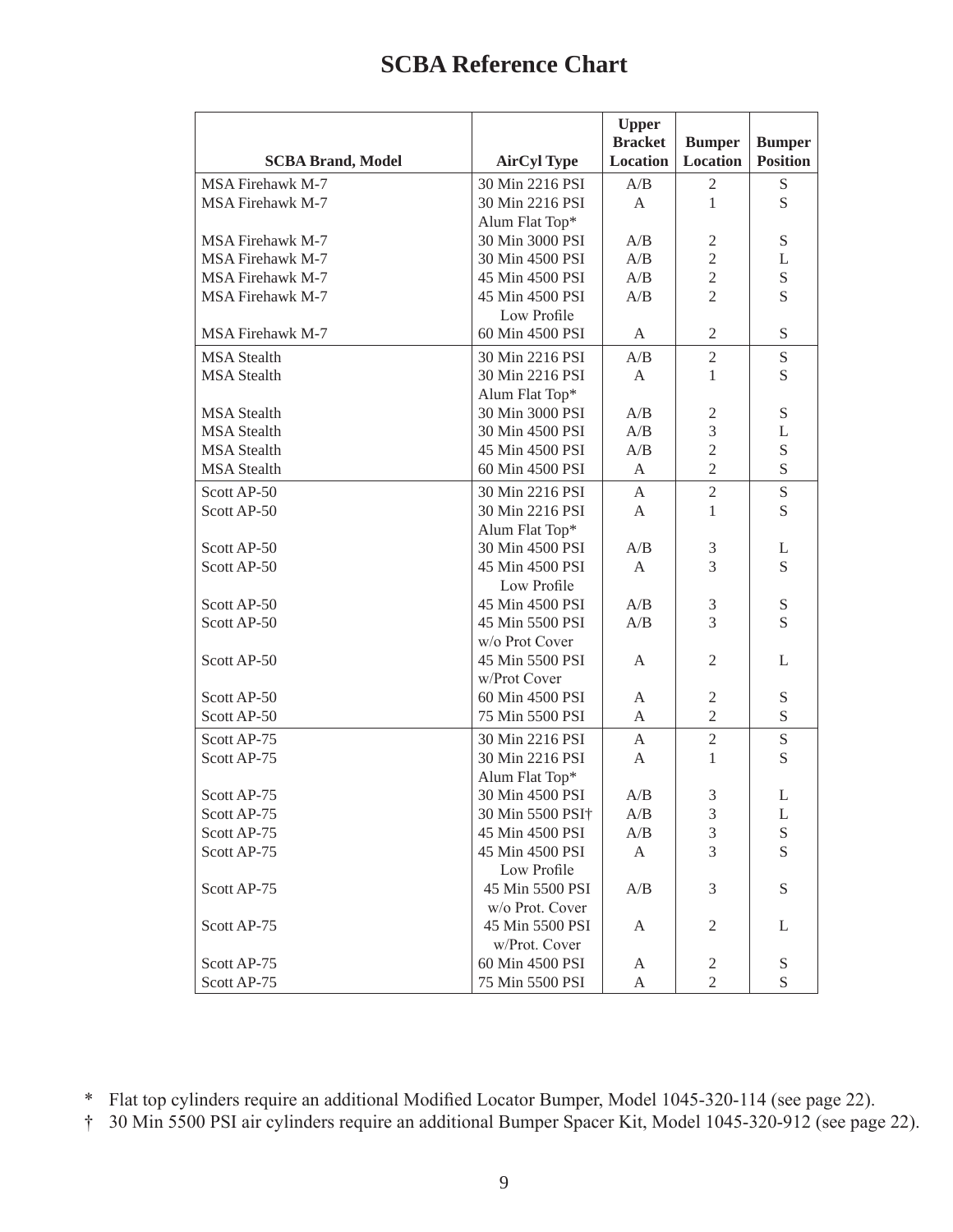### **SCBA Reference Chart**

|                          |                              | <b>Upper</b>    |                 |                 |
|--------------------------|------------------------------|-----------------|-----------------|-----------------|
|                          |                              | <b>Bracket</b>  | <b>Bumper</b>   | <b>Bumper</b>   |
| <b>SCBA Brand, Model</b> | <b>AirCyl Type</b>           | <b>Location</b> | <b>Location</b> | <b>Position</b> |
| Scott NXG2               | 30 Min 2216 PSI              | A               | 2               | S               |
| Scott NXG2               | 30 Min 2216 PSI              | $\overline{A}$  | $\mathbf{1}$    | S               |
|                          | Alum Flat Top*               |                 |                 |                 |
| Scott NXG2               | 30 Min 4500 PSI              | A/B             | $\mathfrak{Z}$  | L               |
| Scott NXG2               | 45 Min 4500 PSI              | A/B             | 3               | S               |
| Scott NXG2               | 45 Min 4500 PSI              | $\mathsf{A}$    | 3               | S               |
|                          | Low Profile                  |                 |                 |                 |
| Scott NXG2               | 45 Min 5500 PSI              | A/B             | 3               | S               |
|                          | w/o Prot. Cover              |                 |                 |                 |
| Scott NXG2               | 45 Min 5500 PSI              | A               | 2               | L               |
|                          | w/Prot. Cover                |                 |                 |                 |
| Scott NXG2               | 60 Min 4500 PSI              | A               | $\sqrt{2}$      | S               |
| Scott NXG2               | 75 Min 5500 PSI              | A               | $\overline{2}$  | S               |
| Scott NXG7               | 30 Min 2216 PSI              | A               | $\overline{2}$  | S               |
| Scott NXG7               | 30 Min 2216 PSI              | A               | 1               | S               |
|                          | Alum Flat Top*               |                 |                 |                 |
| Scott NXG7               | 30 Min 4500 PSI              | A/B             | 3               | L               |
| Scott NXG7               | 30 Min 5500 PSI <sup>+</sup> | A/B             | 3               | L               |
| Scott NXG7               | 45 Min 4500 PSI              | $\mathsf{A}$    | 3               | S               |
|                          | Low Profile                  |                 |                 |                 |
| Scott NXG7               | 45 Min 4500 PSI              | A/B             | 3               | S               |
| Scott NXG7               | 45 Min 5500 PSI              | A/B             | 3               | S               |
|                          | w/o Prot. Cover              |                 |                 |                 |
| Scott NXG7               | 45 Min 5500 PSI              | A               | 2               | L               |
|                          | w/Prot. Cover                |                 |                 |                 |
| Scott NXG7               | 60 Min 4500 PSI              | A               | $\mathfrak{2}$  | ${\bf S}$       |
| Scott NXG7               | 75 Min 5500 PSI              | A               | $\overline{2}$  | S               |
| Survivair Panther        | 30 Min 2216 PSI              | A/B             | $\overline{2}$  | S               |
| Survivair Panther        | 30 Min 4500 PSI              | A/B             | $\overline{2}$  | L               |
| Survivair Panther        | 45 Min 4500 PSI              | A               | $\overline{2}$  | S               |
|                          | Low Profile                  |                 |                 |                 |
| Survivair Panther        | 45 Min 4500 PSI              | B               | 2               | L               |
| Survivair Panther        | 60 Min 4500 PSI              | A               | $\overline{2}$  | S               |
| Survivair Warrior        | 30 Min 2216 PSI              | A/B             | $\overline{2}$  | S               |
| Survivair Warrior        | 30 Min 4500 PSI              | $\mathbf{A}$    | $\overline{2}$  | L               |
| Survivair Warrior        | 45 Min 4500 PSI              | A/B             | $\overline{2}$  | S               |
|                          | Low Profile                  |                 |                 |                 |
| Survivair Warrior        | 45 Min 4500 PSI              | A/B             | 2               | $\mathbf S$     |
| Survivair Warrior        | 60 Min 4500 PSI              | $\mathsf{A}$    | $\overline{2}$  | S               |

<sup>\*</sup> Flat top cylinders require an additional Modified Locator Bumper, Model 1045-320-114 (see page 22).

<sup>†</sup> 30 Min 5500 PSI air cylinders require an additional Bumper Spacer Kit, Model 1045-320-912 (see page 22).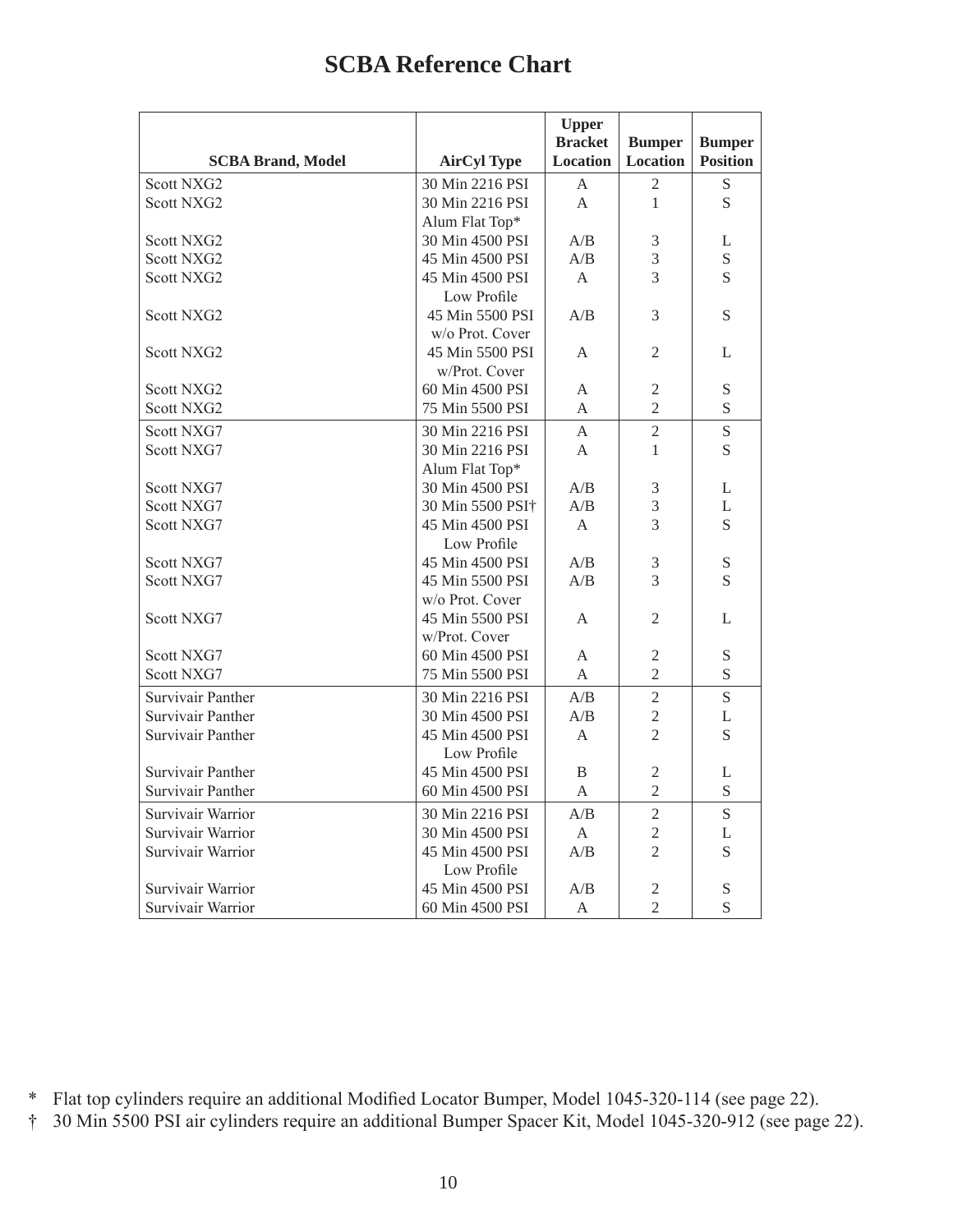#### **SCBA Reference Diagram**



1) AIR CYLINDER SHOULD BE FITTED TO BRACKET AS PER INSTRUCTION. 2) MOUNT BACK PLATE TO SEAT SO FOOT PLATE IS LEVEL OR CLOSE AS POSSIBLE TO TOP OF SEAT CUSHION.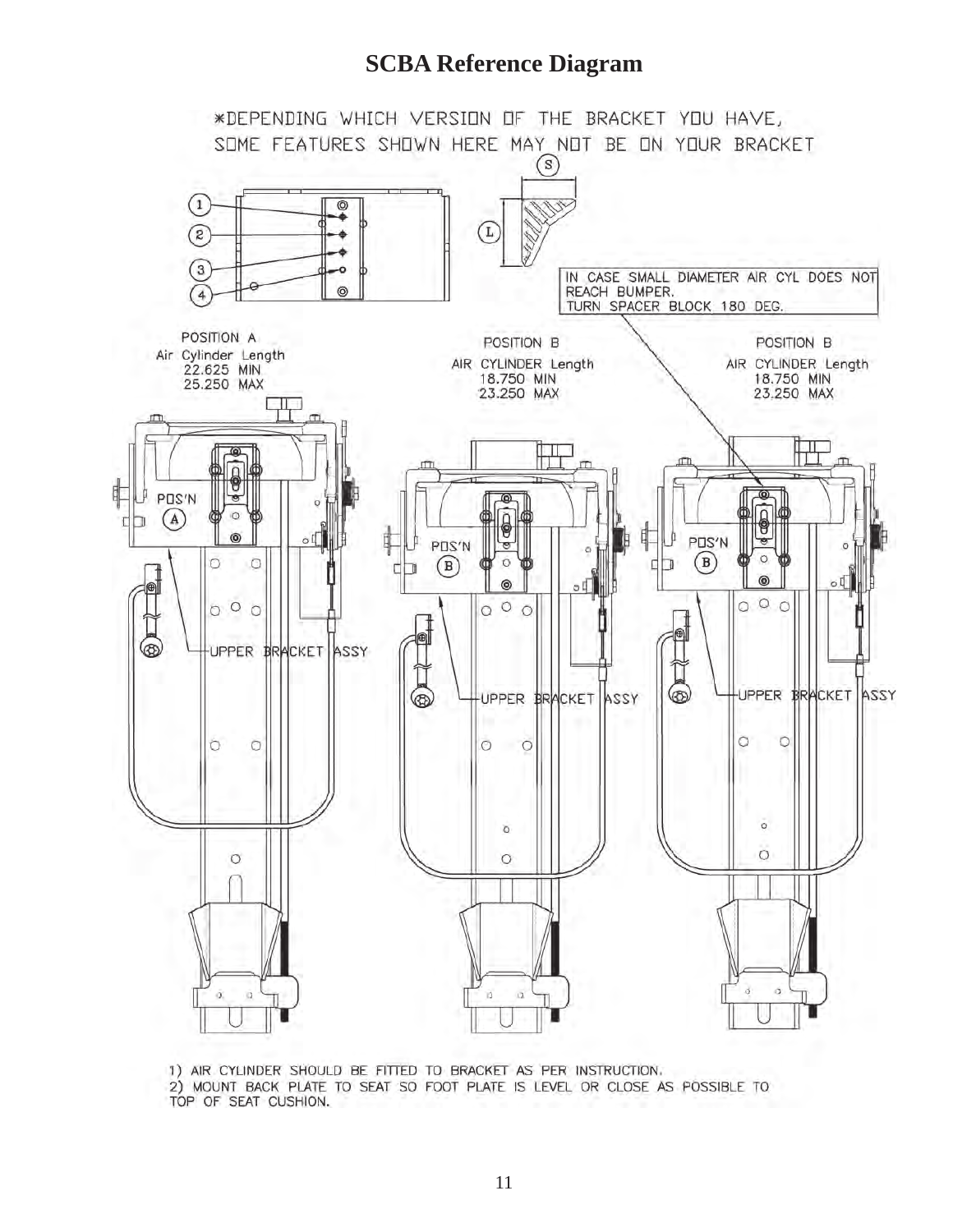7. If you need to adjust the Upper Bracket Assembly to a different position, remove the T-30 torx head screw holding the Cylinder Locator Bumper (*see Figure 4, below*) and set the Cylinder Locator Bumper aside. Remove the (2) #2 Phillips head screws holding the Bumper Spacer Locator (*see Figure 5, below*), and set the Bumper Locator aside.



Figure 4



Figure 5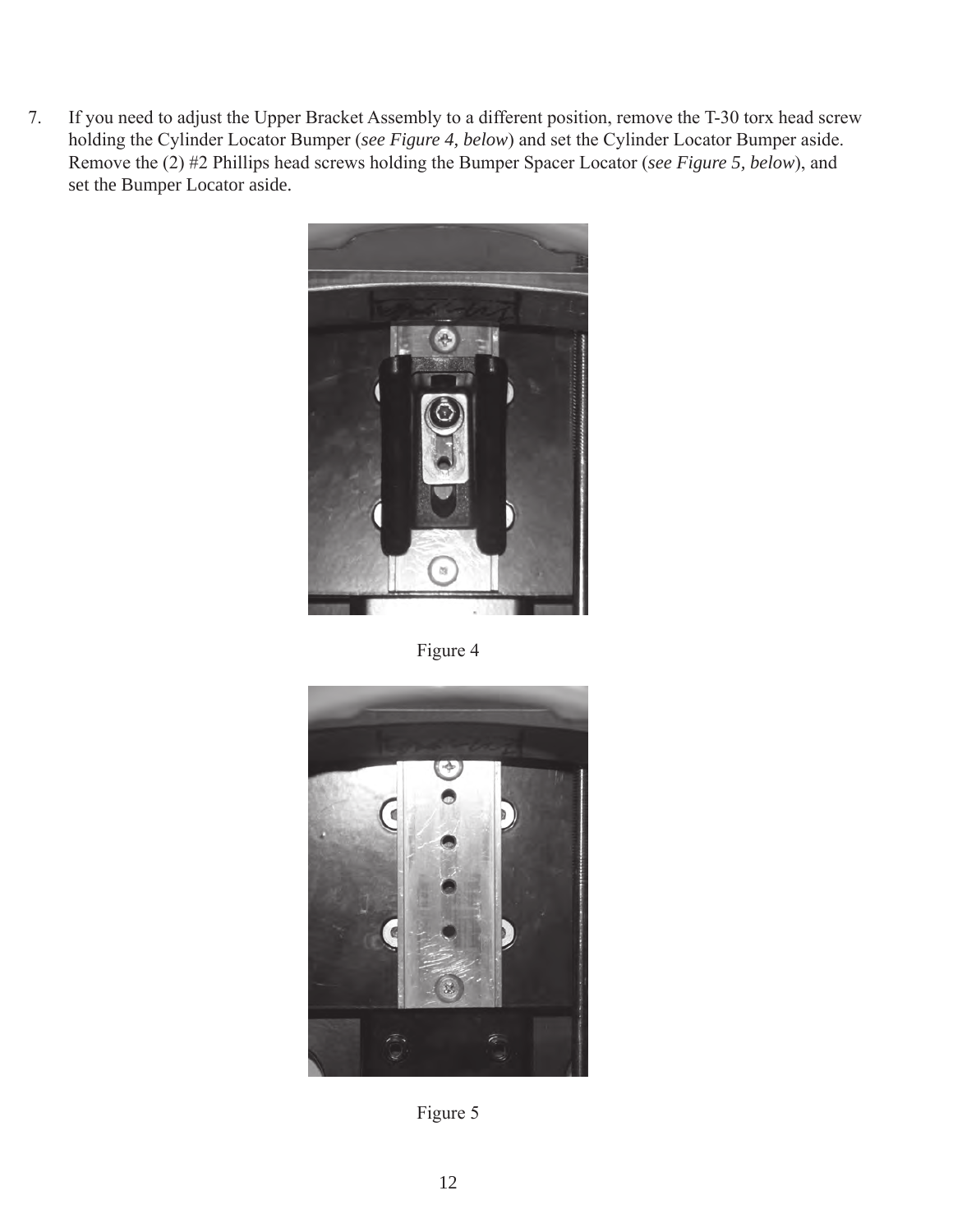- 8. Remove the (4) T-27 torx head screws that are holding the Upper Bracket Assembly in place. If you have the adjustable footplate, be sure not to let the weight of the upper bracket hang on the adjustment rod when it's unattached and when reattaching it.
- 9. Reattach the Upper Bracket Assembly in the desired position using the (4) T-27 torx head screws.
- 10. If using this bracket with a 30 min. 5500 PSI air cylinder, refer to page 22 now. Otherwise, reattach the Bumper Spacer Locator to the Upper Bracket Assembly with the (2) #2 Phillips head screws.
- 11. Referring again to the SCBA Reference chart on pages 8-10 and the diagram on page 11, determine the optimal bumper location for the Cylinder Locator Bumper. (Note: If using this bracket with a flat-top air cylinder, the standard Cylinder Locator Bumper must be replaced by a new modified version. See page 22.) Reattach the Cylinder Locator Bumper by inserting the T-30 torx head screw into the appropriate bumper location hole in the Bumper Spacer Locator, leaving the T-30 torx head screw loose enough to allow the Cylinder Locator Bumper to slide up and down. Temporarily slide the Cylinder Locator Bumper as far up as it will go.
- 12. Measure the overall length of your desired air cylinder from bottom of the air cylinder valve to top of the air cylinder (*see Figure 6, below*). Add 1" to this measurement.



Figure 6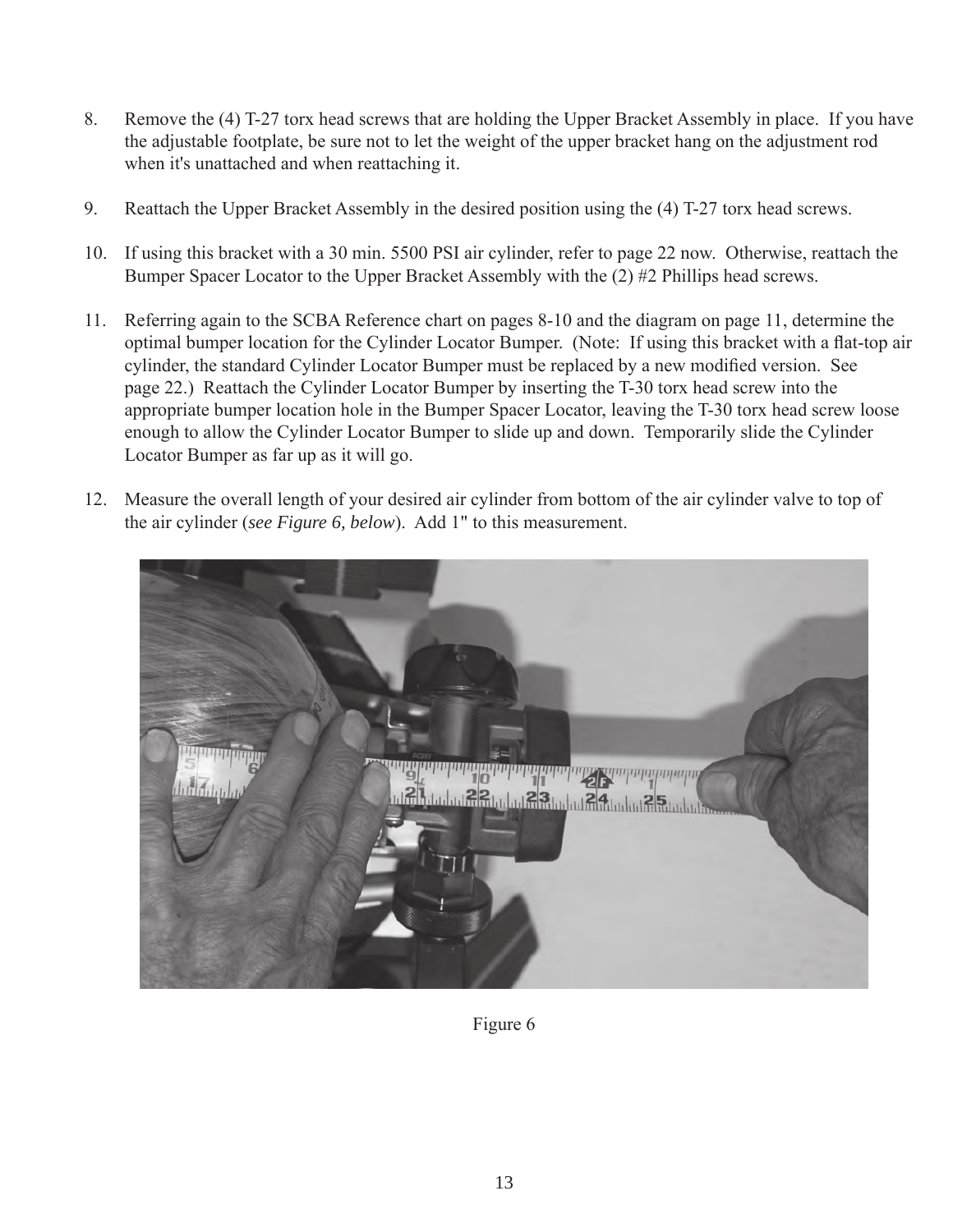13. Measure the distance from the inside bottom of the Footplate to the inside top of the closed Top Clamp Assembly (*see Figure 7, below*). This distance should equal your overall length of the air cylinder plus 1" as a starting point. If your EZ-LOC has an adjustable footplate, use the Adjustment Rod Knob to turn the Footplate Adjustment Rod and achieve this measurement. If your EZ-LOC has a fixed footplate, loosen the two (2) bolts holding it in place and slide until achieving the measurement.



Figure 7

14. Press rearward on the Serrated Latch Stop Pin to open the Top Clamp Assembly. Place the air cylinder valve in the Footplate and move the SCBA into the bracket, closing the Top Clamp Assembly as the top of the air cylinder passes the front of the Top Clamp Assembly (*see Figure 8, below*).



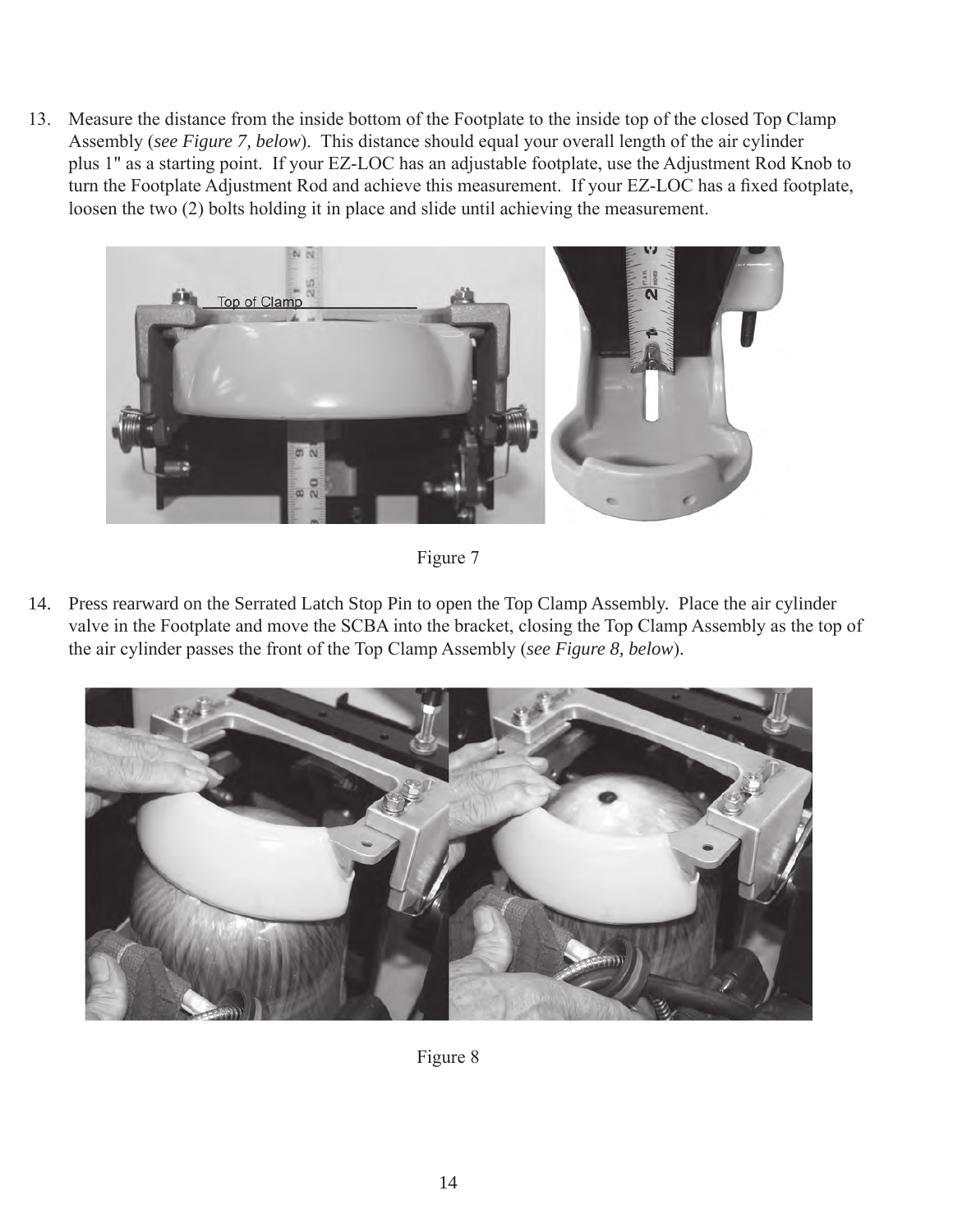15. The Top Clamp Assembly should be engaging the SCBA as much as possible without wedging between the air cylinder and the SCBA harness frame (*see Figure 9, below*).



**WRONG - Catches Pack** 

**WRONG - Too High on Bottle** 



## **CORRECT**

Figure 9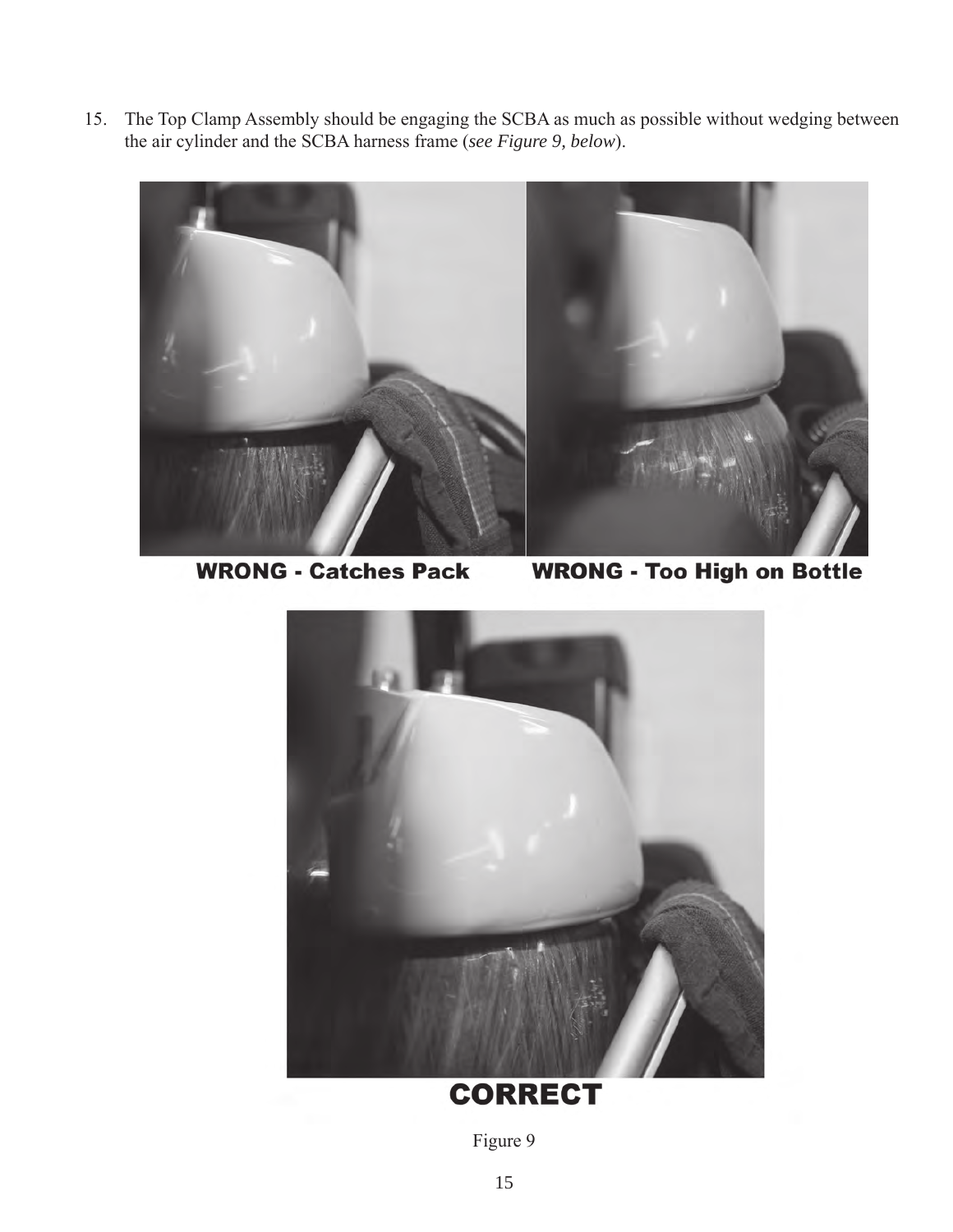16. Push the EZ-LOC Clamp towards the Backplate until the air cylinder is parallel with the Backplate. When parallel, mark an indicator line on the EZ-LOC Clamp Base and EZ-LOC Clamp (see Figure 10, below).



Figure 10

- 17. Release the Top Clamp Assembly, confirm that indicator lines are still aligned and tighten the four (4) fasteners securing the EZ-LOC Clamp to the EZ-LOC Clamp Base.
- 18. With the SCBA in the stowed position, slide the Cylinder Locator Bumper down until it touches the air cylinder and keeps it held toward the front of the Top Clamp Assembly. Leave a slight amount of clearance (up to 1/16") between the top of the air cylinder and the Cylinder Locator Bumper. When positioned correctly, remove the air cylinder and tighten the T-30 torx head screw on the Cylinder Locator Bumper.
- 19. If the air cylinder cannot be held against the front of the Top Clamp Assembly by the Cylinder Locator Bumper, it may be necessary to change the location of the T-30 torx head screw holding the Cylinder Locator Bumper to a different bumper location (1, 2, 3 or 4) in order to get the correct fit described in step 20.
- 20. The SCBA should be held firmly in place. If it is not, repeat steps 11-19 and fine-tune until a satisfactory final adjustment is achieved.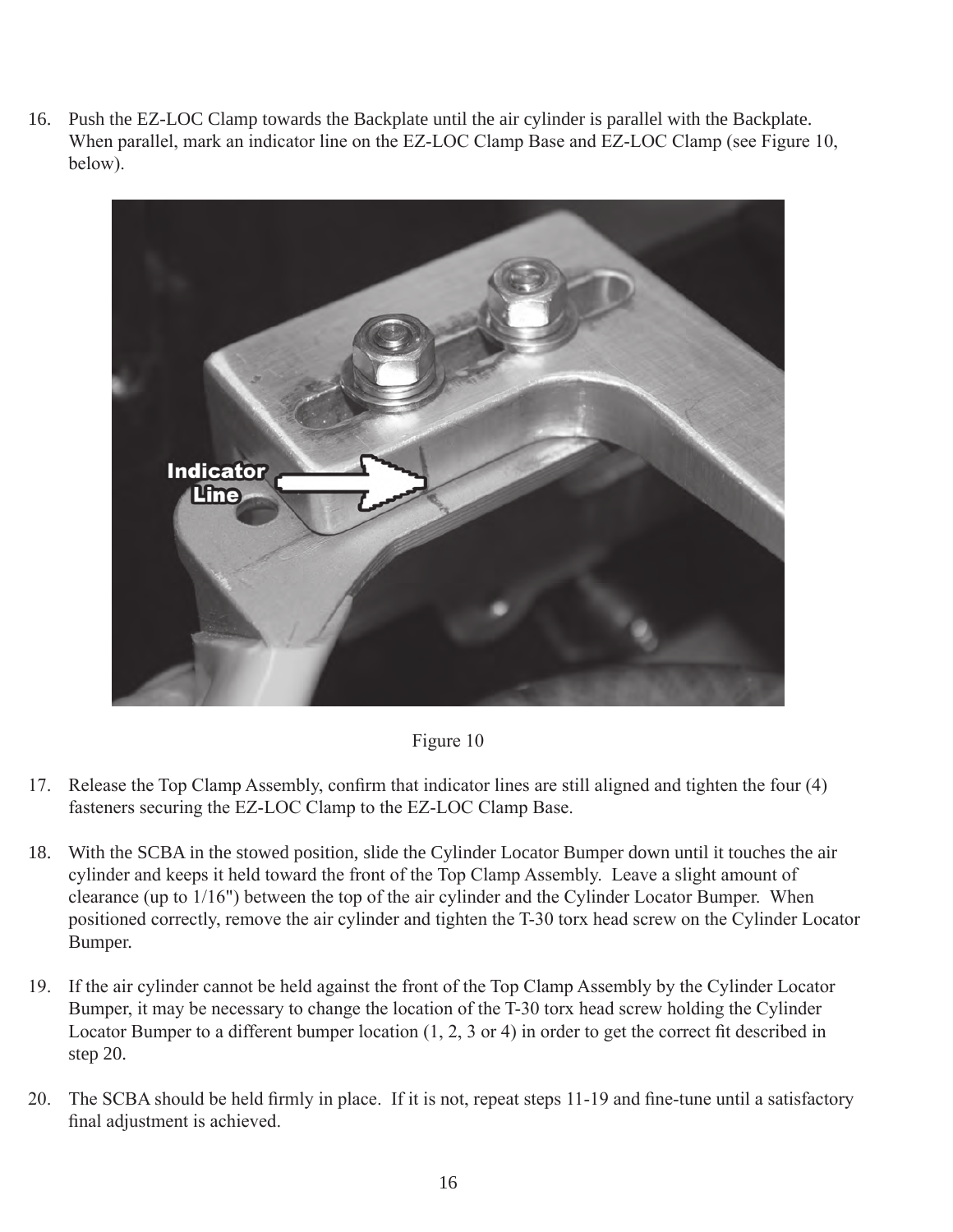21. With the Top Clamp in the closed position, check that the Serrated Latch Assembly is full engaged (see Figure 11, below).



Figure 11

22. Check locking and unlocking functions are working properly.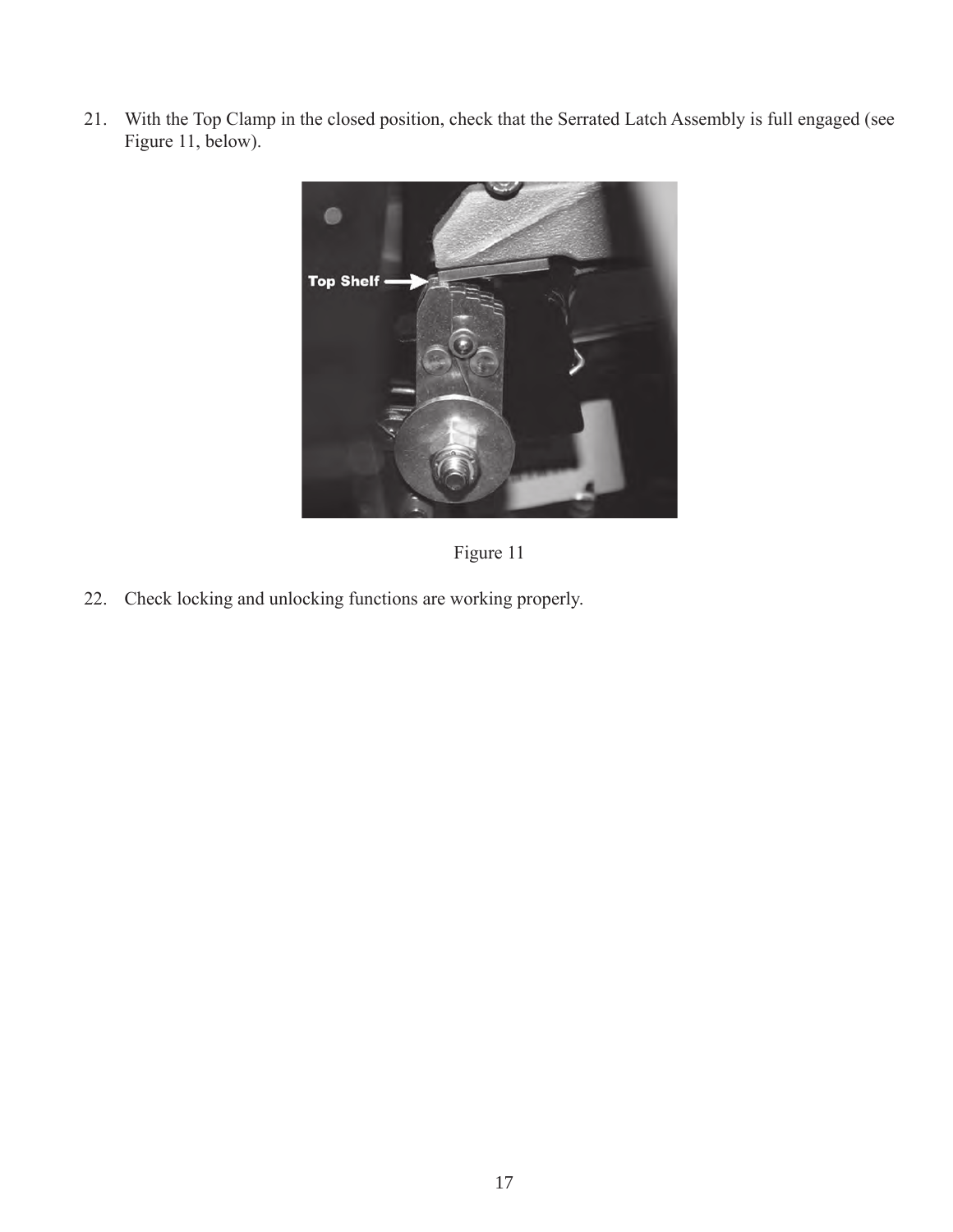**If using the EZ-LOC with an MSA SCBA cylinder, you must read this important safety information:**

#### **TO SAFELY SECURE YOUR MSA SCBA**

If your MSA SCBA cylinder uses a gauge guard with the approximate dimensions shown in Ref. A, you must use the included adapter plate as shown in Ref. B, secured to the inside of the Footplate as shown.

If your MSA SCBA has a smaller gauge guard, this adapter should not be used. Damage may result when using the adapter with a smaller gauge guard.



If your MSA SCBA is a Model G1, you must use the included Footplate Riser as shown in Ref. C, secured to the Footplate with double-sided tape (included). The adapter plate should not be used.



**Ref. C**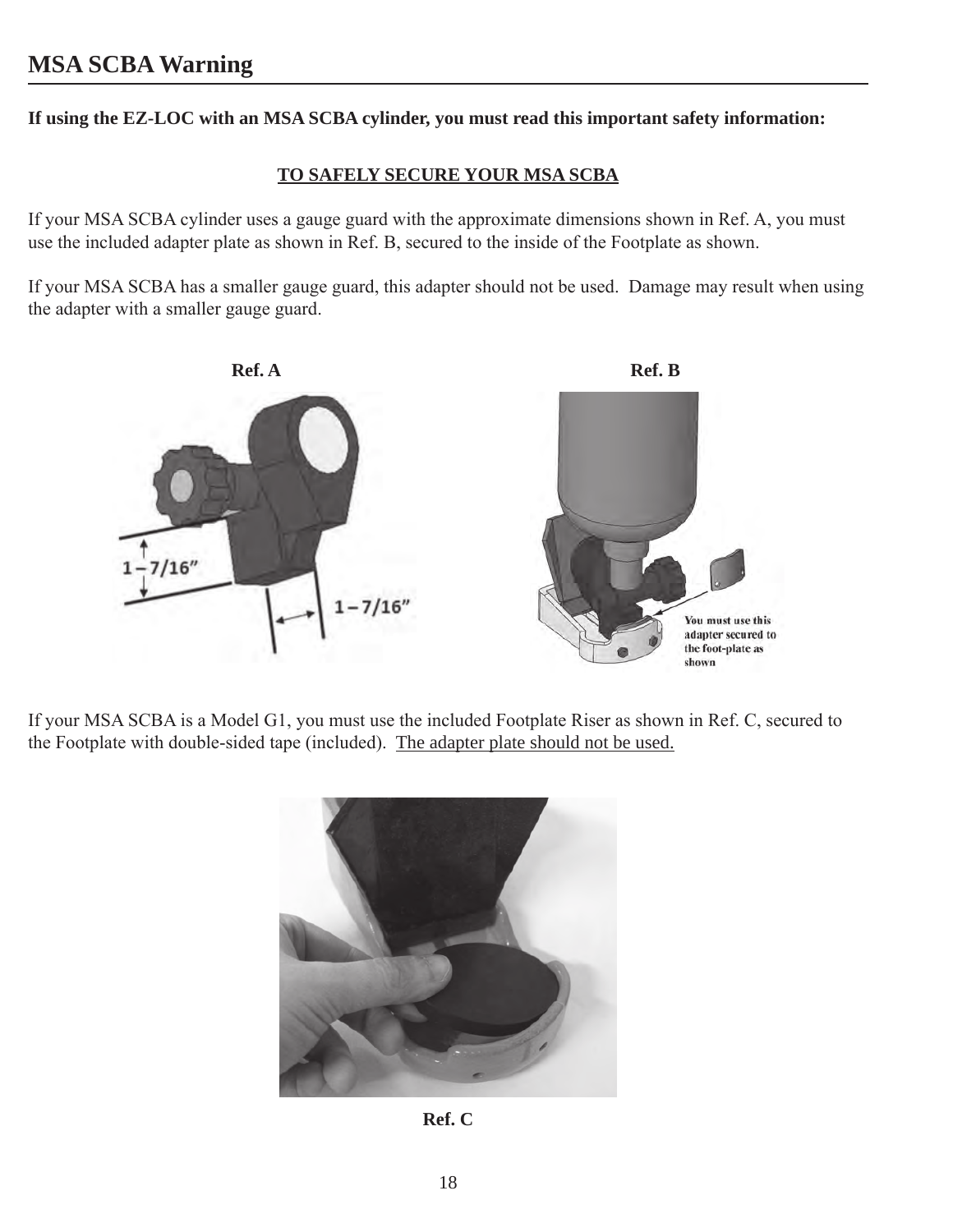- Minimum of (2) mounting points at least 10" apart using 5/16" O.D. screws.
- Spacer required between EZ-LOC Backplate and mounting surface (provided).
- Mounting surface must be able to withstand a pull-out force of 450 lbs.



\* DEPENDING WHICH VERSION OF THE BRACKET YOU HAVE, SOME FEATURES SHOWN HERE MAY NOT BE ON YOUR BRACKET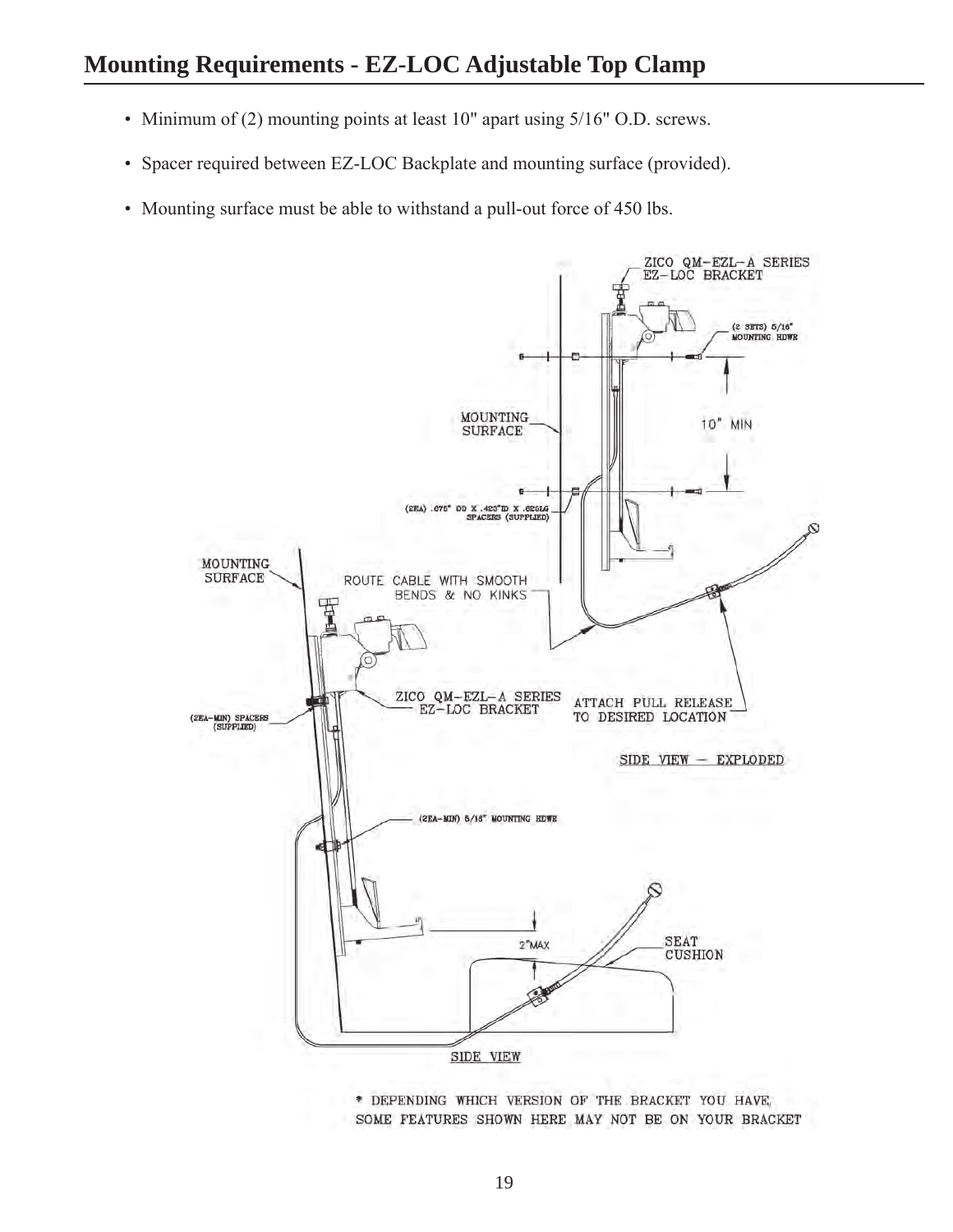#### **Mounting Instructions - Standard Pull Release**

- 1. Position the Pull Release Bracket, complete with yellow tube and release cable, in the desired location against the Seat Frame.
- 2. Using a #19 drill bit (.166), drill two (2) holes in the Seat Frame. Thicker seat frames may require a larger bit size, #18 (.169).
- 3. Attach the Pull Release Bracket to the seat frame using two (2) 10-32 x 3/8" thread forming screws. Be sure to carefully run the cable and conduit around the seat and bracket without causing kinks in the cable housing or interference with the bracket's functions.



Examples of Possible Mounting Locations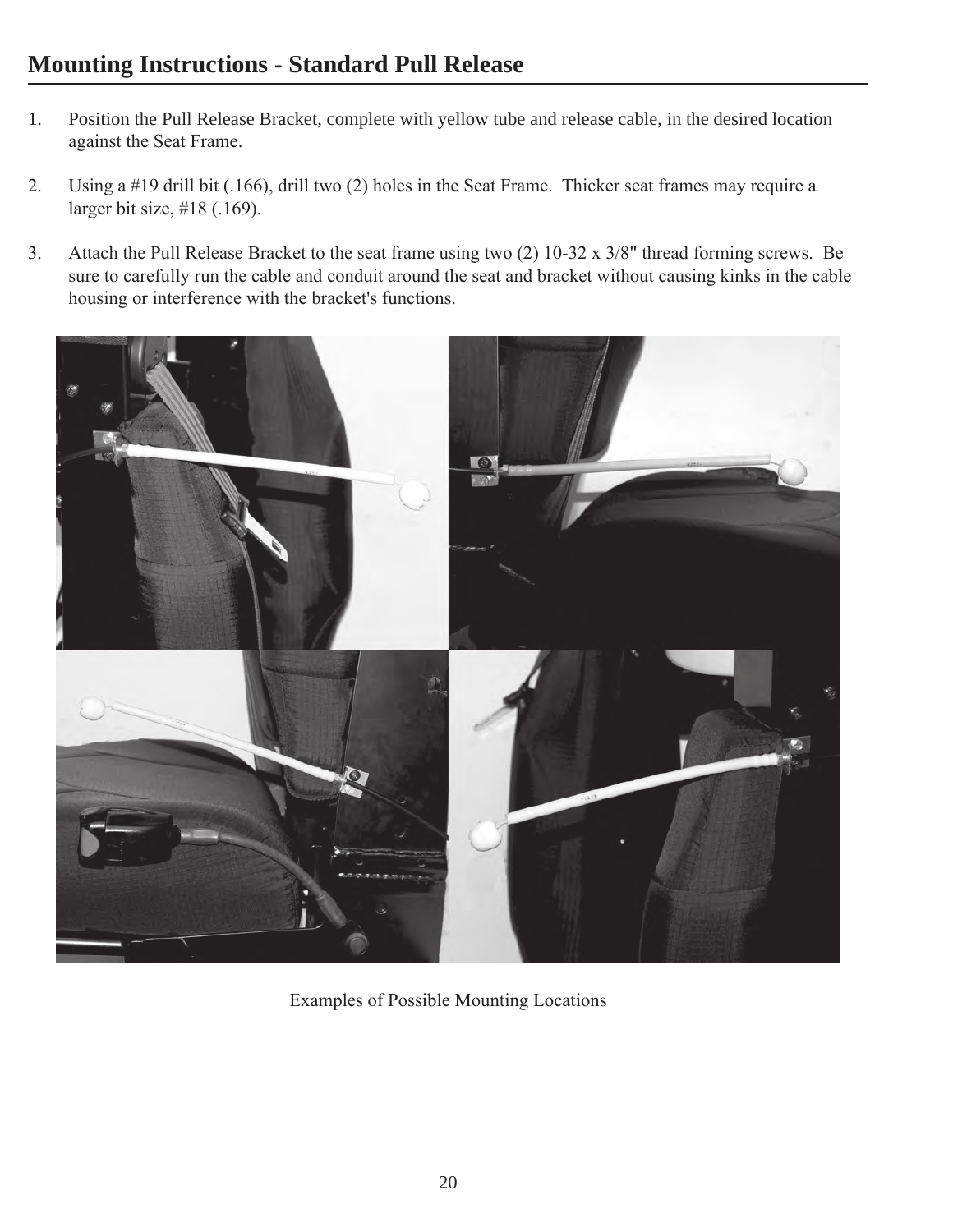These instructions should only be used after the QM-EZL-A has been properly adjusted for the SCBA that is being used.

2. Place the valve of the SCBA in the Footplate. If the valve does not sit properly in the Footplate, the bracket will not lock as safely as possible.



2. Place the air cylinder against the Cylinder Locator Bumper and gently pull down the Top Clamp. When Top Clamp locks, the cylinder is secure. Check that the Striker Plate is resting on the top shelf of the Serrated Latch Assembly for maximum security.